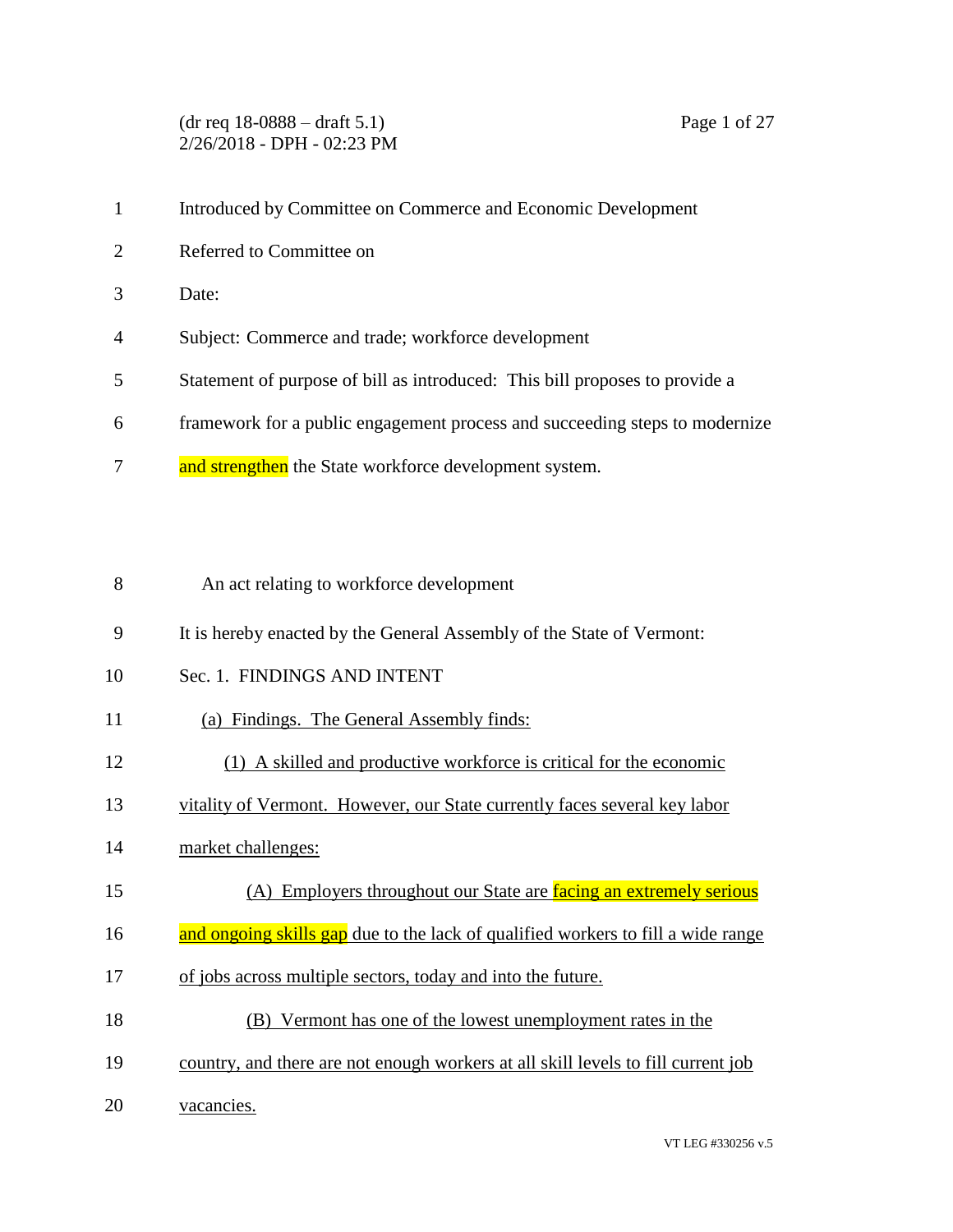(dr req 18-0888 – draft 5.1) Page 2 of 27 2/26/2018 - DPH - 02:23 PM

| 1              | (C) Many Vermonters are underemployed and require training to                  |
|----------------|--------------------------------------------------------------------------------|
| $\overline{c}$ | update their skills and find available job opportunities that match their      |
| 3              | interests.                                                                     |
| 4              | (D) Many Vermonters who are unemployed or underemployed face                   |
| 5              | significant barriers to employment and require more support in overcoming      |
| 6              | these barriers.                                                                |
| 7              | (E) Parents, youths, and families are facing a future where the next           |
| 8              | generation of workers may not have the same opportunities to prosper as the    |
| 9              | previous one.                                                                  |
| 10             | Vermont has a series of fragmented workforce development                       |
| 11             | programs, but not a unified workforce development system. The recently         |
| 12             | reconstituted State Workforce Development Board is central to creating such a  |
| 13             | system.                                                                        |
| 14             | (2) A major part of the solution to these challenges lies in Vermont's         |
| 15             | building an effective and efficient State workforce development system that is |
| 16             | a diverse public-private partnership among employers, government, and          |
| 17             | education and training providers designed to ensure that individuals have the  |
| 18             | skills needed by businesses.                                                   |
| 19             | (b) Intent. In adopting this act, it is the intent of the General Assembly:    |
| 20             | (1) to commit to a redesign of Vermont's workforce development and             |
| 21             | training system through a concerted three-year effort led by the Commissioner  |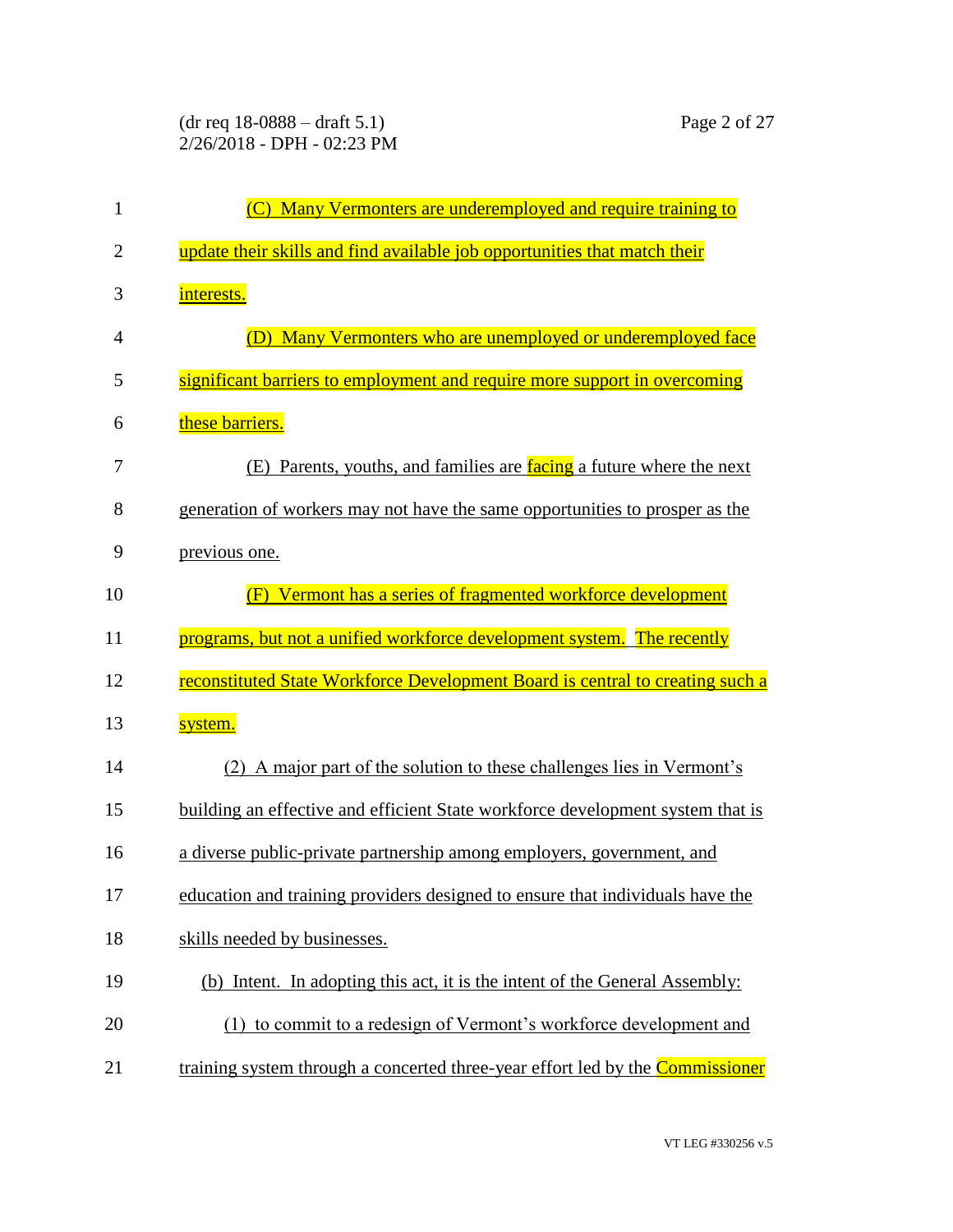(dr req 18-0888 – draft 5.1) Page 3 of 27 2/26/2018 - DPH - 02:23 PM

| 1              | of Labor, in collaboration with key administration partners, the education and      |
|----------------|-------------------------------------------------------------------------------------|
| $\overline{2}$ | training communities, and other stakeholders from business and government.          |
| 3              | (2) to create a framework for this three-year process that will result in a         |
| 4              | more coherent, efficient, and effective workforce development system within         |
| 5              | which:                                                                              |
| 6              | (A) all Vermonters who want to work, and all employers who want                     |
| 7              | workers, can connect through education and training with what they need to          |
| 8              | thrive; and                                                                         |
| 9              | (B) stakeholders and programs, both inside and outside State                        |
| 10             | government, are optimally connected and aligned.                                    |
| 11             | Sec. 2. STATE WORKFORCE DEVELOPMENT; PUBLIC ENGAGEMENT                              |
| 12             | PROCESS; DUTIES                                                                     |
| 13             | $(a)(1)$ The State Workforce Development Board, in cooperation with the             |
| 14             | Department of Labor, Agencies of Commerce and Community Development,                |
| 15             | Education, Human Services, Agriculture, Natural Resources, and                      |
| 16             | Transportation, shall conduct a public engagement process consistent with 20        |
| 17             | C.F.R. §679.100, 679.130 and 10 V.S.A. §541a to establish a vision and shared       |
| 18             | goals for meeting Vermont's 21 <sup>st</sup> century workforce education, training, |
| 19             | recruitment, and retention needs.                                                   |
| 20             | (2) The public engagement process shall be designed to inform                       |
| 21             | workforce-related aspects of other state strategic plans and reports, including     |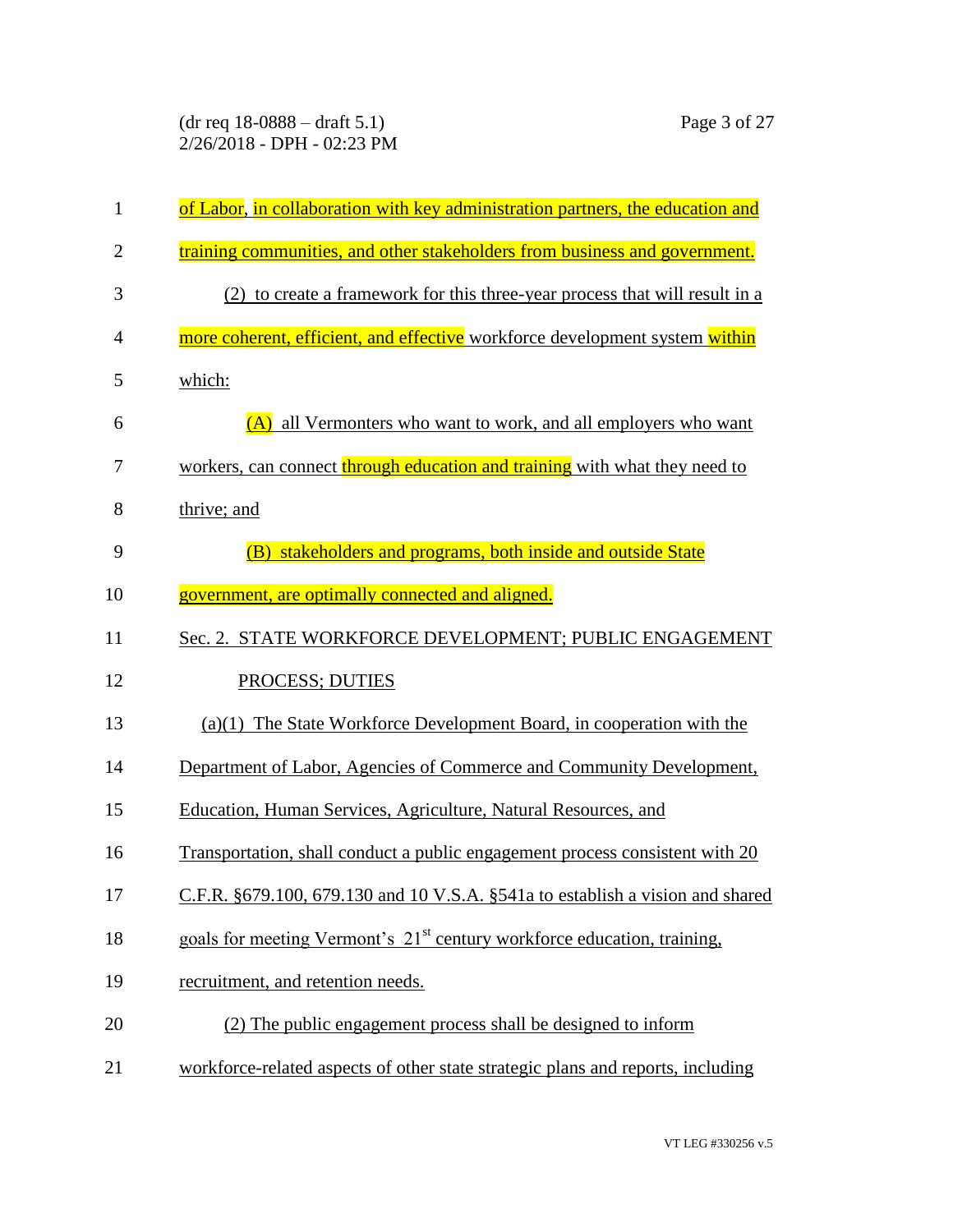(dr req 18-0888 – draft 5.1) Page 4 of 27 2/26/2018 - DPH - 02:23 PM

| $\mathbf{1}$   | the Workforce Innovation and Opportunity Act State Plan, the State Economic   |
|----------------|-------------------------------------------------------------------------------|
| $\overline{2}$ | Development Marketing Plan, and the Statewide Comprehensive Economic          |
| 3              | Development Strategy.                                                         |
| $\overline{4}$ | (3) In evaluating the current workforce service delivery system, the          |
| 5              | Board shall use a data-driven process and solicit the perspectives of job-    |
| 6              | seekers, incumbent workers, employers, industry representatives, program      |
| 7              | administrators, and workforce service delivery providers.                     |
| 8              | $(4)(A)$ The Board shall adopt a vision and describe the State's collective   |
| 9              | goals by February 1, 2020.                                                    |
| 10             | (B) The vision, goals, and any findings or recommendations shall be           |
| 11             | posted online.                                                                |
| 12             | The Board shall provide advance notice to the Chair and Vice-<br>(C)          |
| 13             | Chair of the House Committee on Commerce and Economic Development and         |
| 14             | the Senate Committee on Economic Development, Housing and General             |
| 15             | Affairs if the recommendations may require legislative action during the 2020 |
| 16             | legislative session.                                                          |
| 17             | (5) The vision and goals should serve as the basis for an action plan to      |
| 18             | revitalize Vermont's workforce development system.                            |
| 19             | (b) The Board may create a social network map of workforce service            |
| 20             | delivery providers, employers, workforce program administrators, and industry |
| 21             | representatives to:                                                           |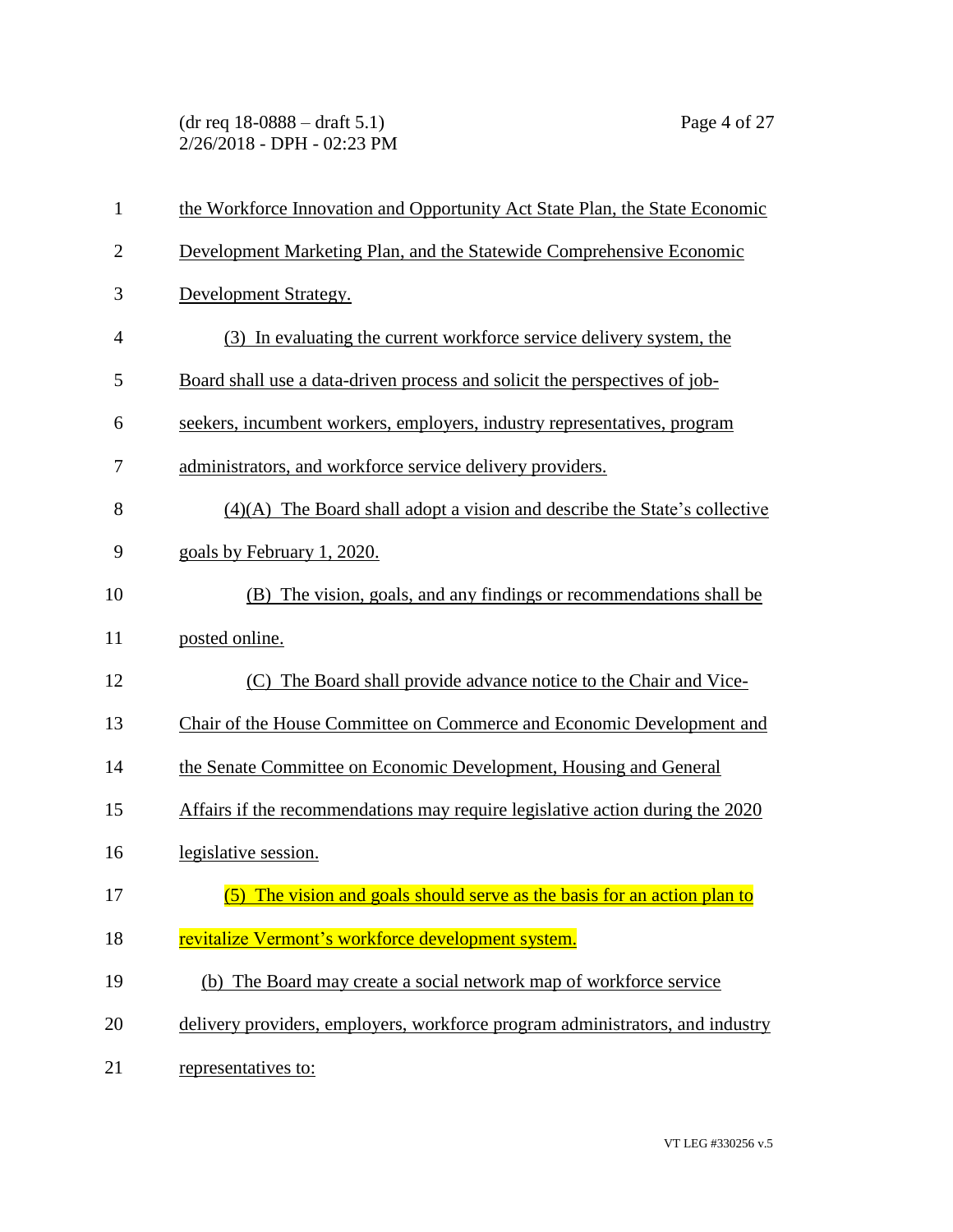(dr req 18-0888 – draft 5.1) Page 5 of 27 2/26/2018 - DPH - 02:23 PM

| $\mathbf{1}$   | (1) develop baseline data of how individuals and organizations, both              |
|----------------|-----------------------------------------------------------------------------------|
| $\overline{2}$ | within and outside State government, are involved with workforce                  |
| 3              | development and training around the State;                                        |
| 4              | (2) analyze the relative level of connectivity of people and programs             |
| 5              | managed inside and outside State government; and                                  |
| 6              | (3) identify opportunities to strengthen connectivity to achieve greater          |
| 7              | program alignment toward and realize the Board's vision for the State's           |
| 8              | workforce development and training system.                                        |
| 9              | (c) The Board shall identify what resources are necessary to maintain the         |
| 10             | network map over time and track changes in levels of connectivity and             |
| 11             | alignment across the stakeholder community.                                       |
| 12             | (d) The Board may, in compliance with any employment and                          |
| 13             | confidentiality regulations, and after reviewing currently available data and     |
| 14             | resources, collect information from:                                              |
| 15             | (1) "front line" service delivery providers to understand how the current         |
| 16             | system is and is not serving the needs of job seekers and employers;              |
| 17             | (2) employers and employees to understand the effectiveness of                    |
| 18             | existing workforce programs; and                                                  |
| 19             | (3) past and present participants of training programs to understand if           |
| 20             | the program met their expectations and led to a job in their field of interest or |
| 21             | training.                                                                         |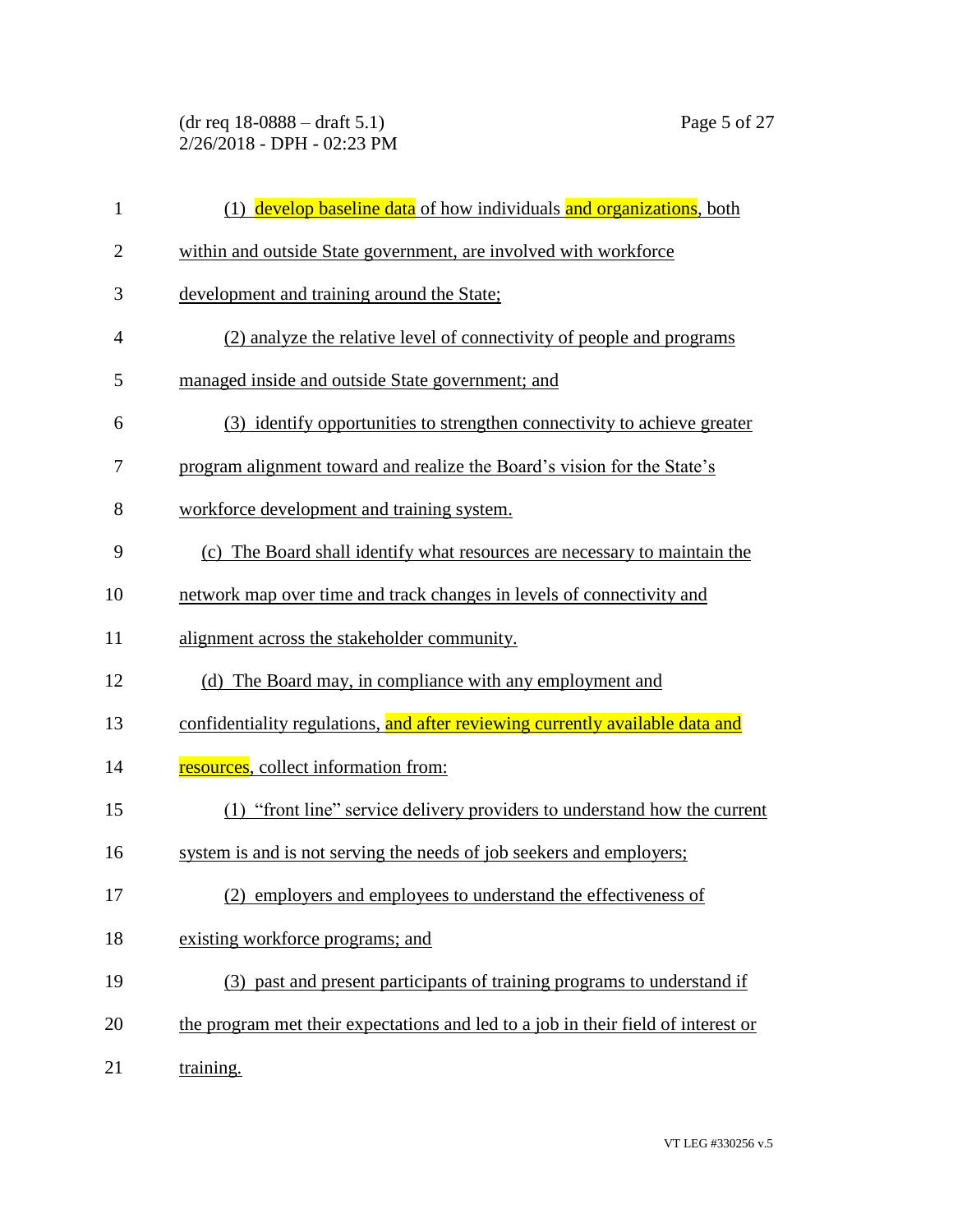(dr req 18-0888 – draft 5.1) Page 6 of 27 2/26/2018 - DPH - 02:23 PM

| $\mathbf{1}$   | (e) The Board may initiate activities to improve understanding by             |
|----------------|-------------------------------------------------------------------------------|
| $\overline{2}$ | stakeholders concerning:                                                      |
| 3              | (1) the workforce development system;                                         |
| 4              | (2) the Workforce Investment and Opportunity Act;                             |
| 5              | (3) the role of the Board; and                                                |
| 6              | (4) how the Act governs workforce development funding and policies            |
| 7              | implemented by the State.                                                     |
| 8              | (f) The Board, in cooperation with the Department of Labor, Agencies of       |
| 9              | Commerce and Community Development, Education, Human Services,                |
| 10             | Agriculture, Natural Resources, and Transportation, shall review methods of   |
| 11             | employer engagement and evaluate the tools available to employers to          |
| 12             | facilitate their access to and retention of workers. The Board may recommend  |
| 13             | strategies for improvement to address:                                        |
| 14             | (1) how employer outreach positions in each of the State-funded field         |
| 15             | offices might be shared;                                                      |
| 16             | (2) what type of coordination is needed between the State level               |
| 17             | employer outreach staff and local workforce organizations, including staff of |
| 18             | the regional development corporations and regional planning commissions, to   |
| 19             | better serve employers;                                                       |
| 20             | (3) whether establishing a One Stop American Job Center in each region        |
| 21             | to provide comprehensive customer-driven services for employers and job       |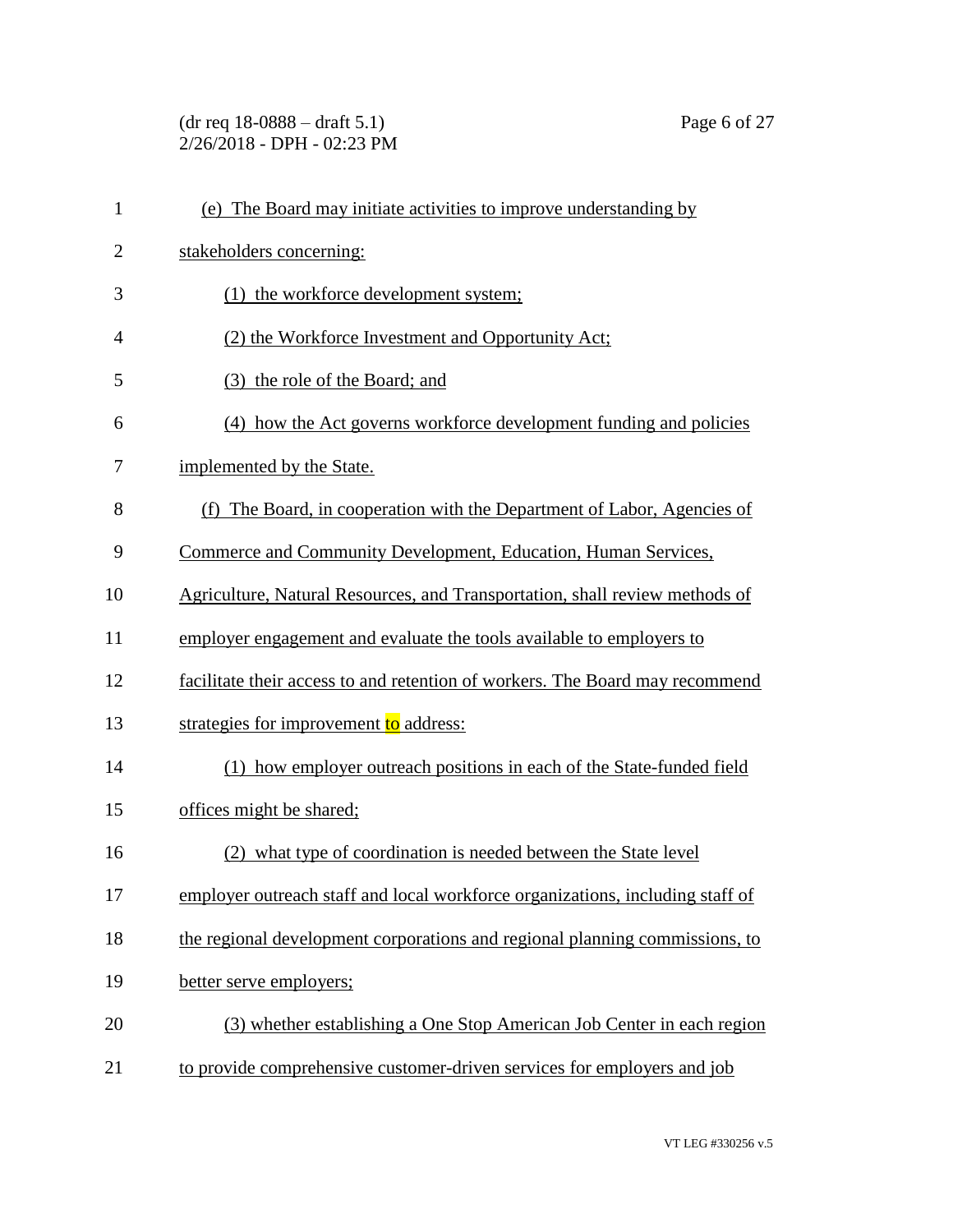(dr req 18-0888 – draft 5.1) Page 7 of 27 2/26/2018 - DPH - 02:23 PM

| $\mathbf{1}$   | seekers could serve businesses better, improve responsiveness to emerging        |
|----------------|----------------------------------------------------------------------------------|
| $\overline{2}$ | sector needs, and increase access to qualified, available workers through direct |
| 3              | outreach and recruitment;                                                        |
| $\overline{4}$ | (4) scaling or expanding pilot projects that link career coaches, or other       |
| 5              | experts with industry knowledge, directly within middle or high schools, or      |
| 6              | both, to foster career readiness and exploration; and                            |
| 7              | (5) ways to share data and information collected from employers among            |
| 8              | parties who implement workforce development programs.                            |
| 9              | (g) The Board shall review how functions performed by local workforce            |
| 10             | investment boards, career technical education regional advisory boards,          |
| 11             | regional planning commissions, regional development corporations, and other      |
| 12             | regional economic development and workforce related boards could be more         |
| 13             | equitably executed from region to region, and recommend structures that          |
| 14             | would foster better regional collaboration, alignment, and employer              |
| 15             | participation.                                                                   |
| 16             | (h) Following the public engagement process outlined in subsection (a) of        |
| 17             | this section, the Board may make recommendations to align relevant funding       |
| 18             | sources to promote:                                                              |
| 19             | (1) employer-driven workforce education and training opportunities;              |
| 20             | (2) results-based outcomes;                                                      |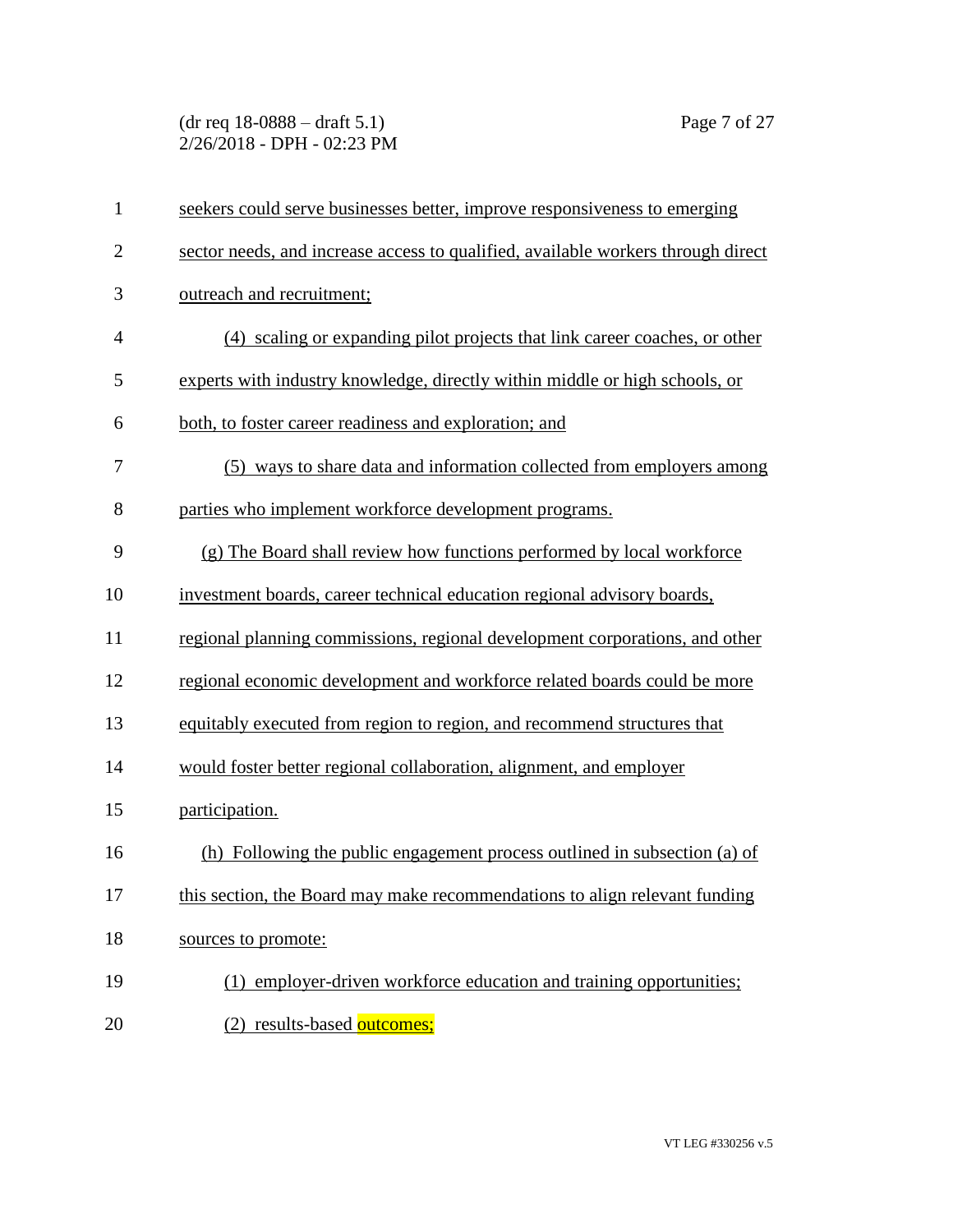(dr req 18-0888 – draft 5.1) Page 8 of 27 2/26/2018 - DPH - 02:23 PM

| $\mathbf{1}$   | (3) innovative and effective initiatives, pilots, or demonstration programs     |
|----------------|---------------------------------------------------------------------------------|
| $\overline{2}$ | that can be scaled to the rest of the State;                                    |
| 3              | (4) access to federal resources that enable more innovative programs            |
| $\overline{4}$ | and initiatives in Vermont; and                                                 |
| 5              | (5) equitable access to employment and training opportunities for               |
| 6              | women and underrepresented populations in Vermont.                              |
| 7              | (i) The Department of Labor, with assistance from the Board, shall              |
| 8              | facilitate the sharing of information among workforce development and           |
| 9              | training delivery organizations so they may stay current with initiatives and   |
| 10             | plans related to building an effective workforce development system.            |
| 11             | Sec. 3. STATE WORKFORCE DEVELOPMENT; CAREER PATHWAYS;                           |
| 12             | CAREER TECHNICAL EDUCATION RECOMMENDATIONS                                      |
| 13             | (a) As used in this section "Career Pathways" means a combination of            |
| 14             | rigorous and high quality education, training, and other experiences and        |
| 15             | services, beginning not later than seventh grade, with multiple entry and exit  |
| 16             | points that:                                                                    |
| 17             | (1) at the secondary level, integrate the academic and technical skills         |
| 18             | required for postsecondary success;                                             |
| 19             | (2) are developed in partnership with business and industry and align           |
| 20             | with the skill needs of industries in the local, regional, and State economies; |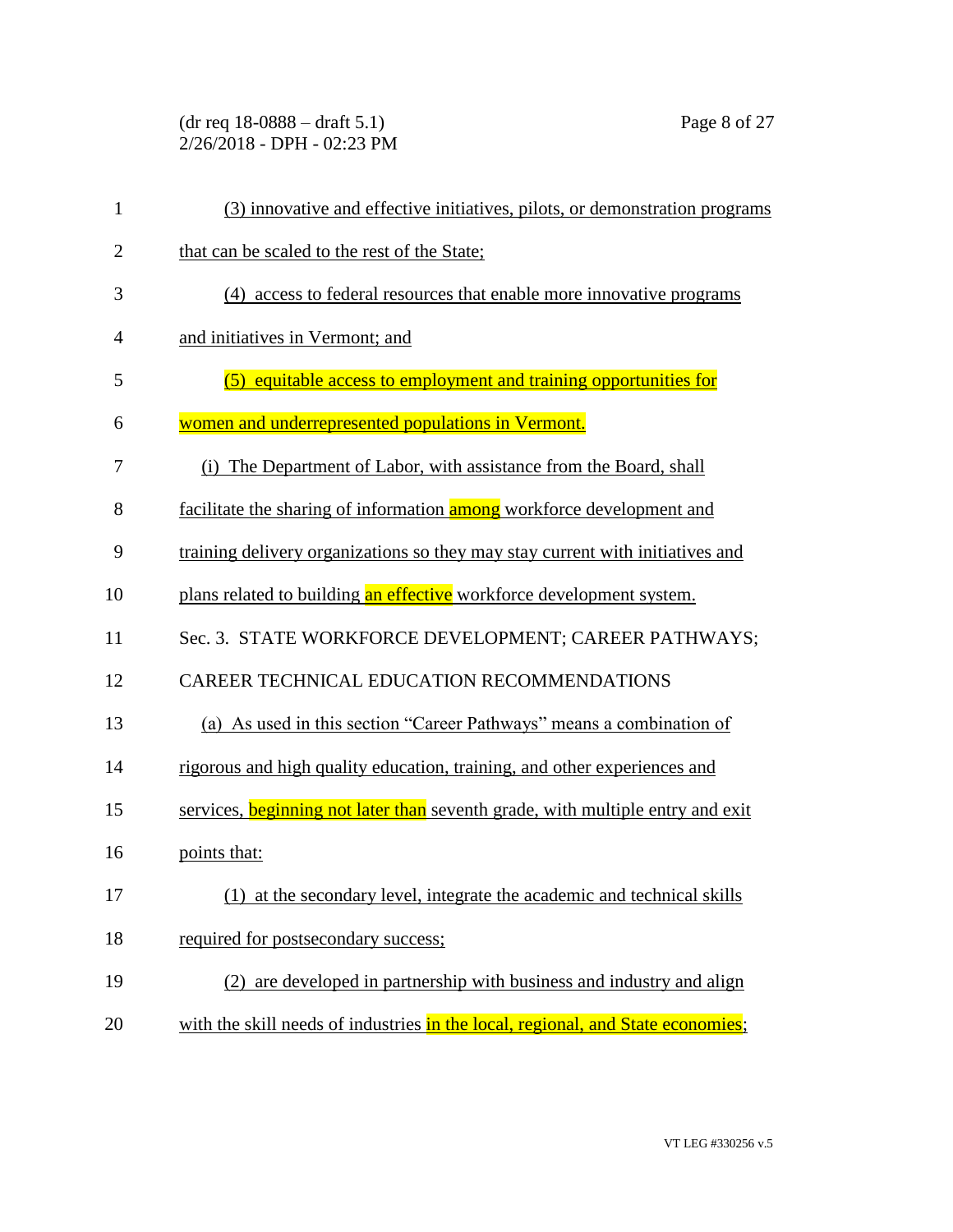(dr req 18-0888 – draft 5.1) Page 9 of 27 2/26/2018 - DPH - 02:23 PM

| $\mathbf{1}$   | (3) prepares an individual to transition seamlessly from secondary to            |
|----------------|----------------------------------------------------------------------------------|
| $\overline{2}$ | postsecondary experiences and be successful in any of a full range of            |
| 3              | secondary or postsecondary education options, including registered               |
| $\overline{4}$ | apprenticeships;                                                                 |
| 5              | (4) includes career counseling and work-based learning experiences to            |
| 6              | support an individual in achieving the individual's education and career goals;  |
| 7              | (5) includes, as appropriate, education offered concurrently with and in         |
| 8              | the same context as workforce preparation activities and training for a specific |
| 9              | occupation or occupational cluster;                                              |
| 10             | (6) organizes education, training, and other experiences and services to         |
| 11             | meet the particular needs of an individual in a manner that accelerates the      |
| 12             | educational and career advancement of the individual to the extent practicable;  |
| 13             | enables an individual to gain a secondary school diploma or its<br>(7)           |
| 14             | recognized equivalent, and that allows for college credit and industry           |
| 15             | certifications to be earned in high school; and                                  |
| 16             | (8) helps an individual enter or advance within a specific occupation or         |
| 17             | occupational cluster.                                                            |
| 18             | (b) The Agency of Education, in partnership with the State Workforce             |
| 19             | Development Board, shall promote policies that support introduction of CTE       |
| 20             | programs of study to middle school students, along with career readiness and     |
| 21             | awareness activities.                                                            |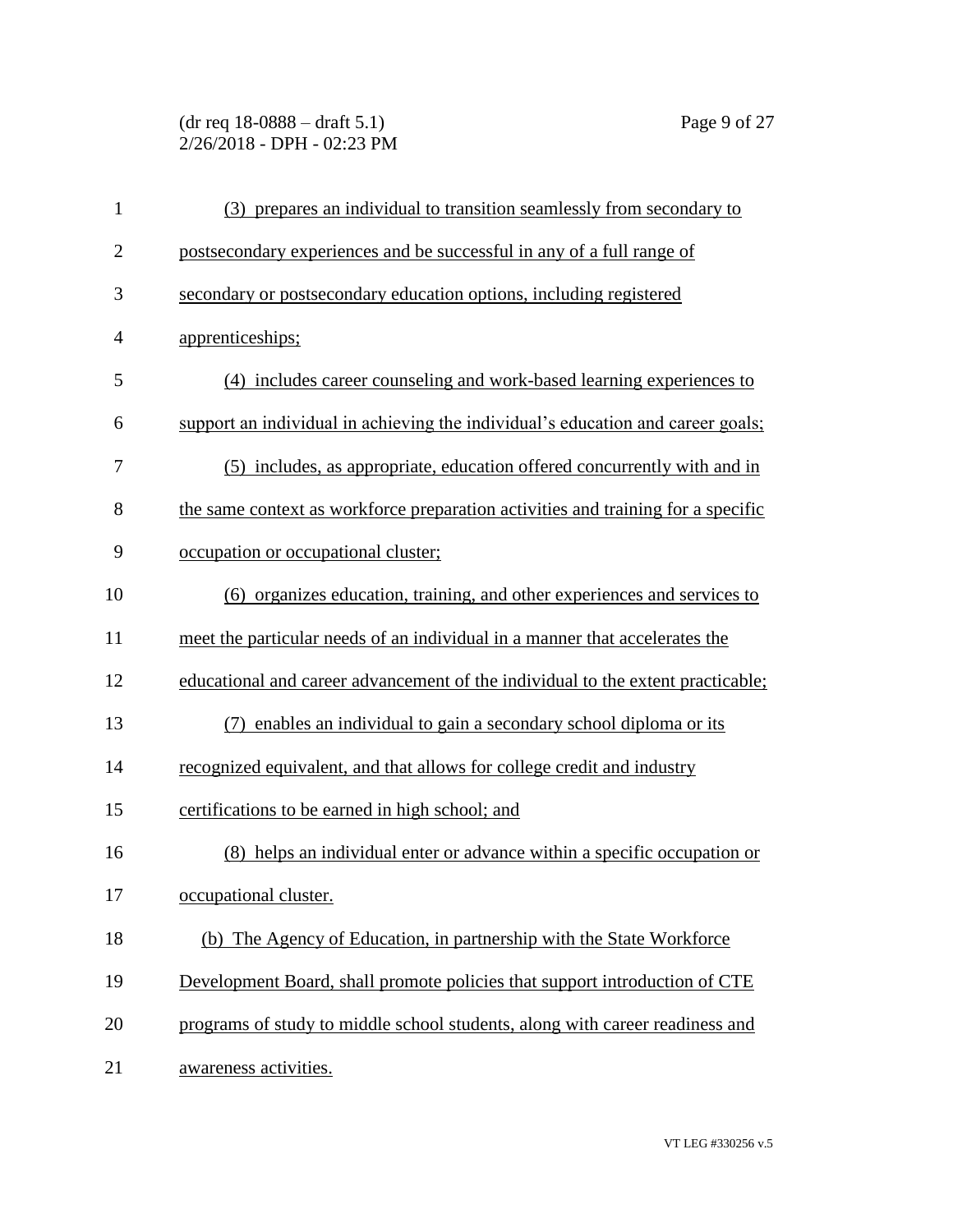(dr req 18-0888 – draft 5.1) Page 10 of 27 2/26/2018 - DPH - 02:23 PM

| $\mathbf{1}$   | (c) The Agency of Education, in partnership with the Board, shall promote             |
|----------------|---------------------------------------------------------------------------------------|
| $\overline{2}$ | collaboration among middle schools and regional CTE centers to:                       |
| 3              | (1) develop and deliver introductory CTE courses or lessons to expose                 |
| $\overline{4}$ | middle school students to Career Pathways and CTE programs, as appropriate;           |
| 5              | (2) provide exposure to local career opportunities through activities such            |
| 6              | as business tours, guest lecturers, career fairs, and career awareness days; and      |
| 7              | (3) provide middle school students with exposure to CTE programs                      |
| 8              | through activities such as tours of regional CTE centers, virtual field trips, and    |
| 9              | CTE guest visits.                                                                     |
| 10             | (d) The Agency of Education, in partnership with the Board, shall promote             |
| 11             | flexible and student-centered policies that:                                          |
| 12             | (1) support equitable access and opportunity to participate in pre-tech               |
| 13             | foundation and pre-tech exploratory programs, for students in grades 9 and 10,        |
| 14             | when supported by their personalized learning plans, so that students are             |
| 15             | exposed to a wide variety of career choices in their areas of interest; and           |
| 16             | ensure that students in grade 10 have access to courses in CTE<br>(2)                 |
| 17             | programs when supported by their personalized learning plans.                         |
| 18             | (e) The Agency of Education, in partnership with the Board, shall direct              |
| 19             | <u>CTE centers to provide rigorous programs of study to students that are aligned</u> |
| 20             | with an approved Career Pathway and in combination with a registered                  |
| 21             | apprenticeship when appropriate.                                                      |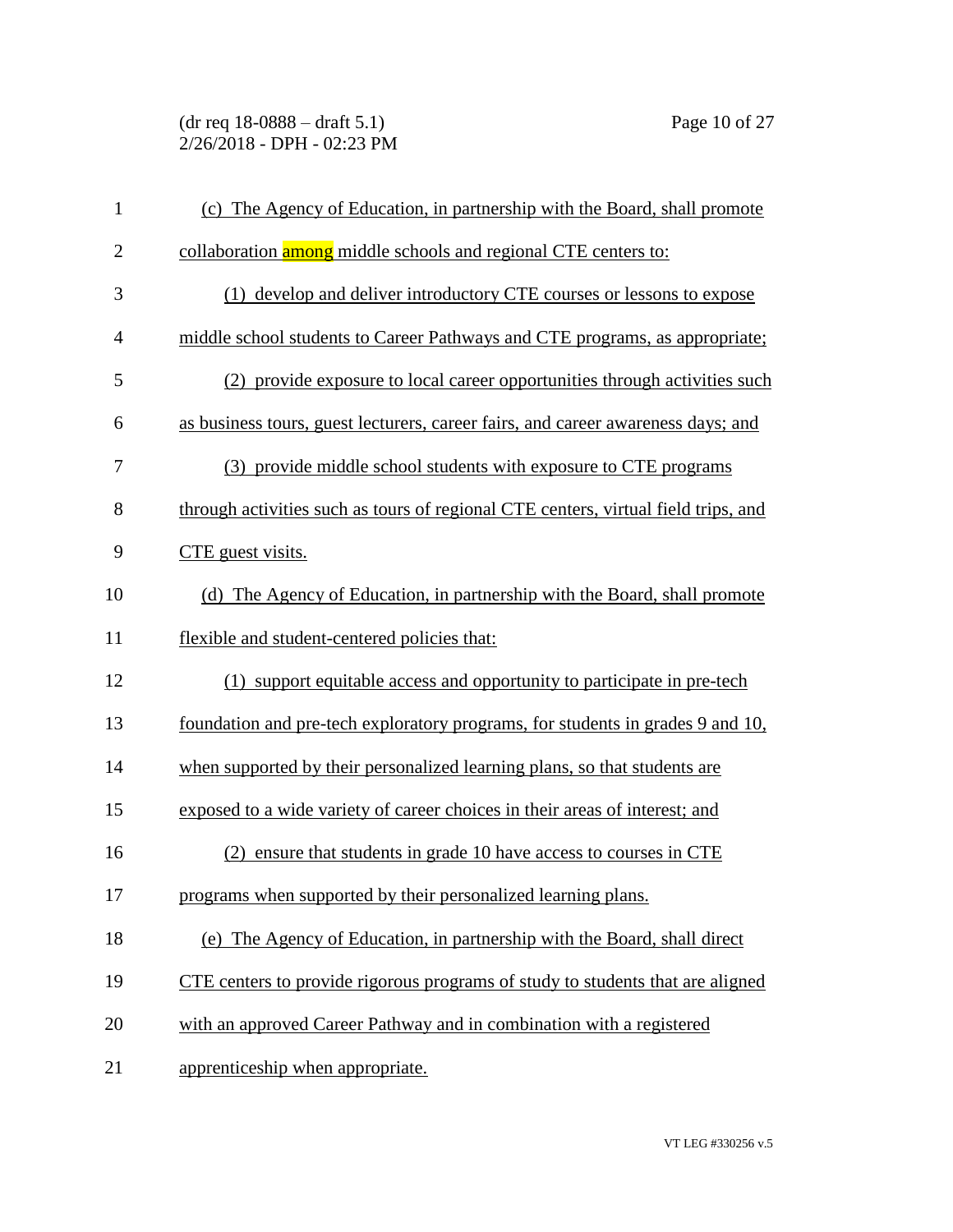(dr req 18-0888 – draft 5.1) Page 11 of 27 2/26/2018 - DPH - 02:23 PM

| $\mathbf{1}$   | (f) The Agency of Education, in partnership with the Department of Labor   |
|----------------|----------------------------------------------------------------------------|
| $\overline{2}$ | and the Agency of Commerce and Community Development, shall implement      |
| 3              | a process for reviewing Career Pathways that considers:                    |
| $\overline{4}$ | (1) program relevance to State and regional employer need;                 |
| 5              | (2) participation of regional advisory boards or other boards with         |
| 6              | employers;                                                                 |
| 7              | (3) pathways to postsecondary education and training; and                  |
| 8              | (4) ability for students to gain credentials of value, dual enrollment     |
| 9              | credits, postsecondary credential or degree attainment, and employment.    |
| 10             | (g) The Agency of Education shall report on its Career Pathways review     |
| 11             | process, findings, and recommendations to the Board on a regular basis.    |
| 12             | (h) The Board may identify opportunities to leverage Workforce             |
| 13             | Innovation and Opportunity Act funds, Carl D. Perkins Act funds, Next      |
| 14             | Generation funds, Vermont Training Program funds, and other relevant       |
| 15             | funding sources to develop community-based Career Pathways that respond to |
| 16             | local occupational demands.                                                |
| 17             | (i) The Agency of Education, in partnership with the Board, shall work to  |
| 18             | ensure that every high school student has the opportunity to experience    |
| 19             | meaningful work-based learning when supported by the personalized learning |
| 20             | plan, and that high schools work with regional CTE centers to avoid        |
| 21             | unnecessary duplication of opportunities already provided by the centers.  |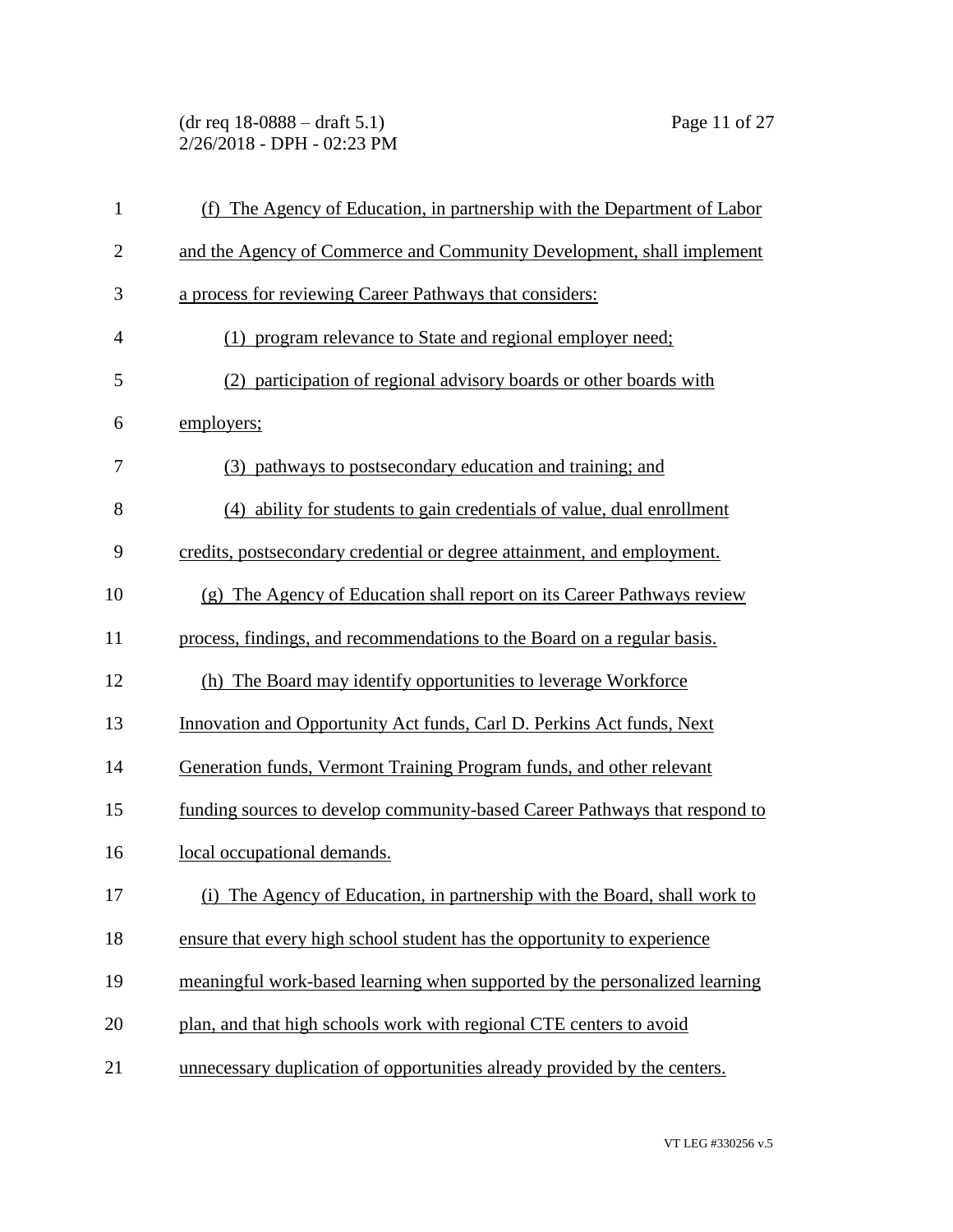(dr req 18-0888 – draft 5.1) Page 12 of 27 2/26/2018 - DPH - 02:23 PM

| $\mathbf{1}$   | (i) The General Assembly shall create a permanent classified position        |
|----------------|------------------------------------------------------------------------------|
| $\overline{2}$ | within the Agency of Education to perform the functions currently performed  |
| 3              | by the limited service Career Pathways Coordinator position.                 |
| 4              | (k) The Agency of Education and the Department of Labor shall support        |
| 5              | coordination and alignment of programs of study delivered by the regional    |
| 6              | CTE centers and the State's postsecondary institutions so that education and |
| 7              | training opportunities available to secondary and adult students lead to a   |
| 8              | degree or stackable credential of value.                                     |
| 9              | (1) The Agency of Education, with guidance from a committee of the           |
| 10             | Board, shall create two pilot projects that model a unified funding and      |
| 11             | governance structure designed to streamline the delivery of the educational  |
| 12             | experiences of both high school and CTE students.                            |
| 13             | (m) The Department of Labor shall be responsible for the oversight and       |
| 14             | coordination of adult career technical education in the State. The Agency of |
| 15             | Education shall provide technical and programmatic assistance, as necessary, |
| 16             | to the Department to ensure alignment between secondary and post-secondary   |
| 17             | policies and funding.                                                        |
| 18             | Sec. 4. STATE WORKFORCE DEVELOPMENT BOARD;                                   |
| 19             | STRENGTHENING AND ALIGNING WORKFORCE TRAINING                                |
| 20             | <b>PROGRAMS</b>                                                              |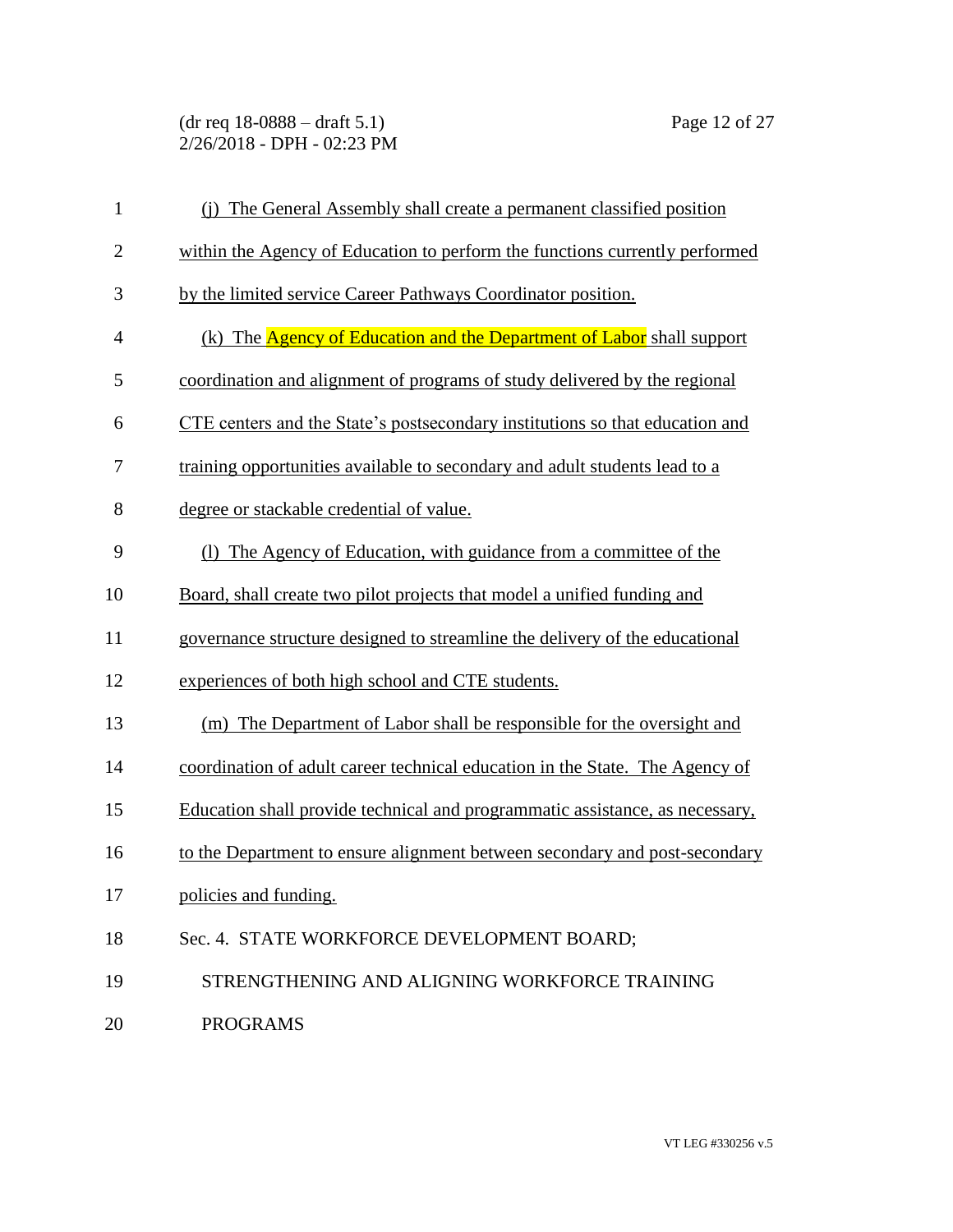(dr req 18-0888 – draft 5.1) Page 13 of 27 2/26/2018 - DPH - 02:23 PM

| $\mathbf{1}$   | (a) The State Workforce Development Board shall take steps to encourage,       |
|----------------|--------------------------------------------------------------------------------|
| $\overline{2}$ | promote, and support the creation of registered apprenticeship programs, pre-  |
| 3              | apprenticeship programs, paid internships, occupational trainings, and other   |
| $\overline{4}$ | work-based and on-the-job learning opportunities that lead to industry         |
| 5              | recognized certificates and credentials. The Board shall consider ways to meet |
| 6              | employers' immediate and long-term employment needs in a variety of ways       |
| 7              | that can include:                                                              |
| 8              | (1) expanding the number and diversity of employer-sponsored                   |
| 9              | registered apprenticeships;                                                    |
| 10             | (2) promoting the development and access to pre-apprenticeship                 |
| 11             | programs in high schools and career and technical education centers;           |
| 12             | (3) engaging Vermont's colleges and universities in delivering the             |
| 13             | related instruction components of registered apprenticeship programs;          |
| 14             | (4) expanding the number of internships and returnships available in           |
| 15             | current and new sectors;                                                       |
| 16             | (5) developing partnerships and alignment between training programs            |
| 17             | offered in correctional facilities and those offered in business or community  |
| 18             | settings; and                                                                  |
| 19             | (6) registered apprenticeship programs that guarantee offers of continued      |
| 20             | employment or consideration for future employment upon completion of the       |
| 21             | program.                                                                       |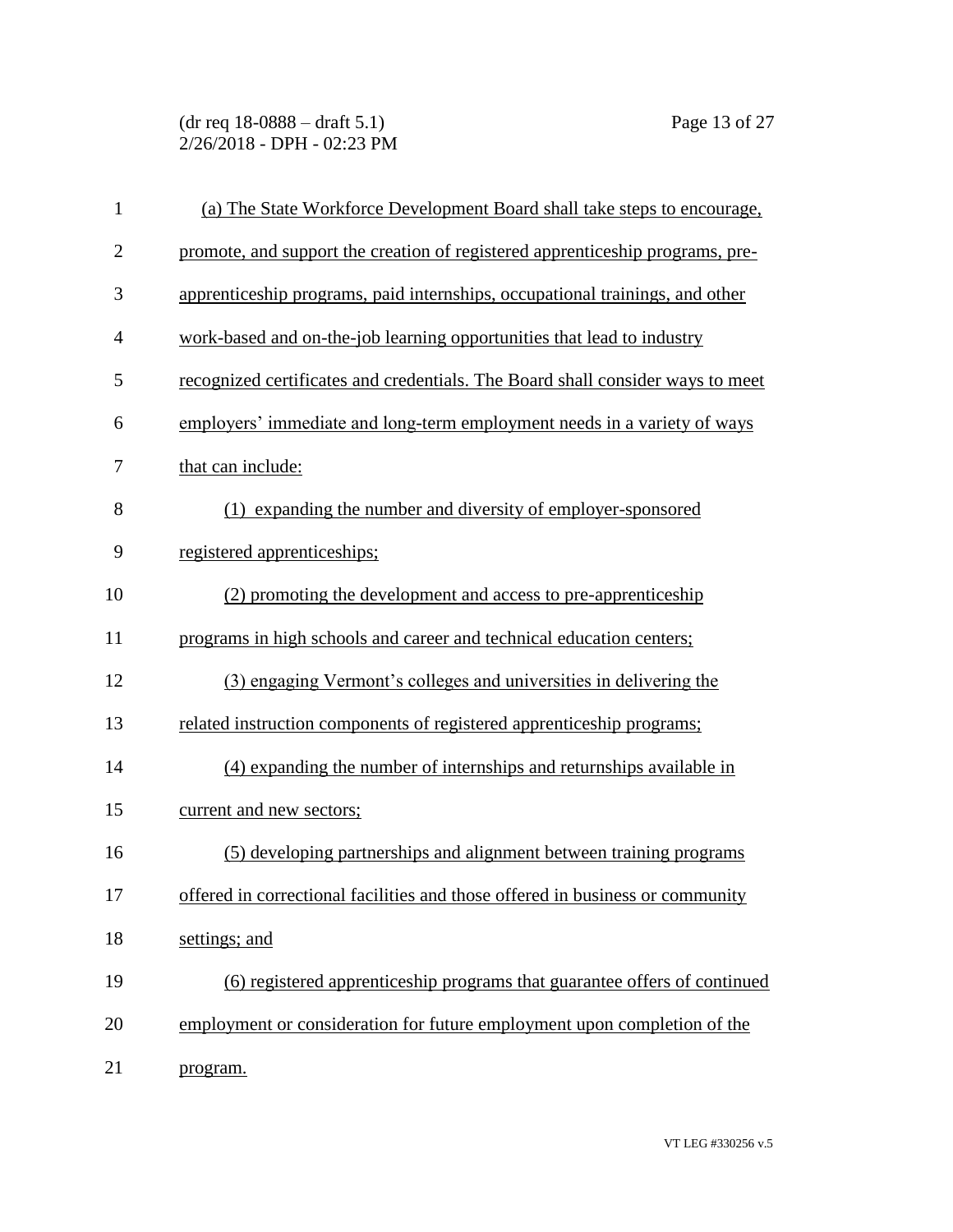(dr req 18-0888 – draft 5.1) Page 14 of 27 2/26/2018 - DPH - 02:23 PM

| $\mathbf{1}$   | (b) The Board shall create a process for identifying, monitoring, and           |
|----------------|---------------------------------------------------------------------------------|
| $\overline{2}$ | evaluating occupational trainings and industry-recognized credentials. The      |
| 3              | Board may consider establishing a process for endorsing credentials and         |
| 4              | certificate programs to facilitate targeted investments in programs that meet   |
| 5              | industry needs.                                                                 |
| 6              | (c) The Board shall create and review periodically publicly available           |
| 7              | documents that list:                                                            |
| 8              | (1) current industry, State, and federally recognized credentials;              |
| 9              | (2) requirements to obtain these credentials;                                   |
| 10             | (3) training programs that lead to these credentials; and                       |
| 11             | (4) the cost of training and educational programs required to obtain the        |
| 12             | credential.                                                                     |
| 13             | (d) The Board shall work with the Office of Professional Regulation to          |
| 14             | increase recognition of professional skills and credentialing across states, in |
| 15             | addition to supporting professional paths that involve more than one industry,  |
| 16             | state, or federally recognized credential and rules adopted by the Office;      |
| 17             | Sec. 5. STATE WORKFORCE DEVELOPMENT BOARD; GROWING THE                          |
| 18             | SIZE AND QUALITY OF THE WORKFORCE                                               |
| 19             | (a) The Department of Labor and the Agencies of Commerce and                    |
| 20             | Community Development and Human Services, in partnership with the State         |
| 21             | Workforce Development Board, shall take steps to:                               |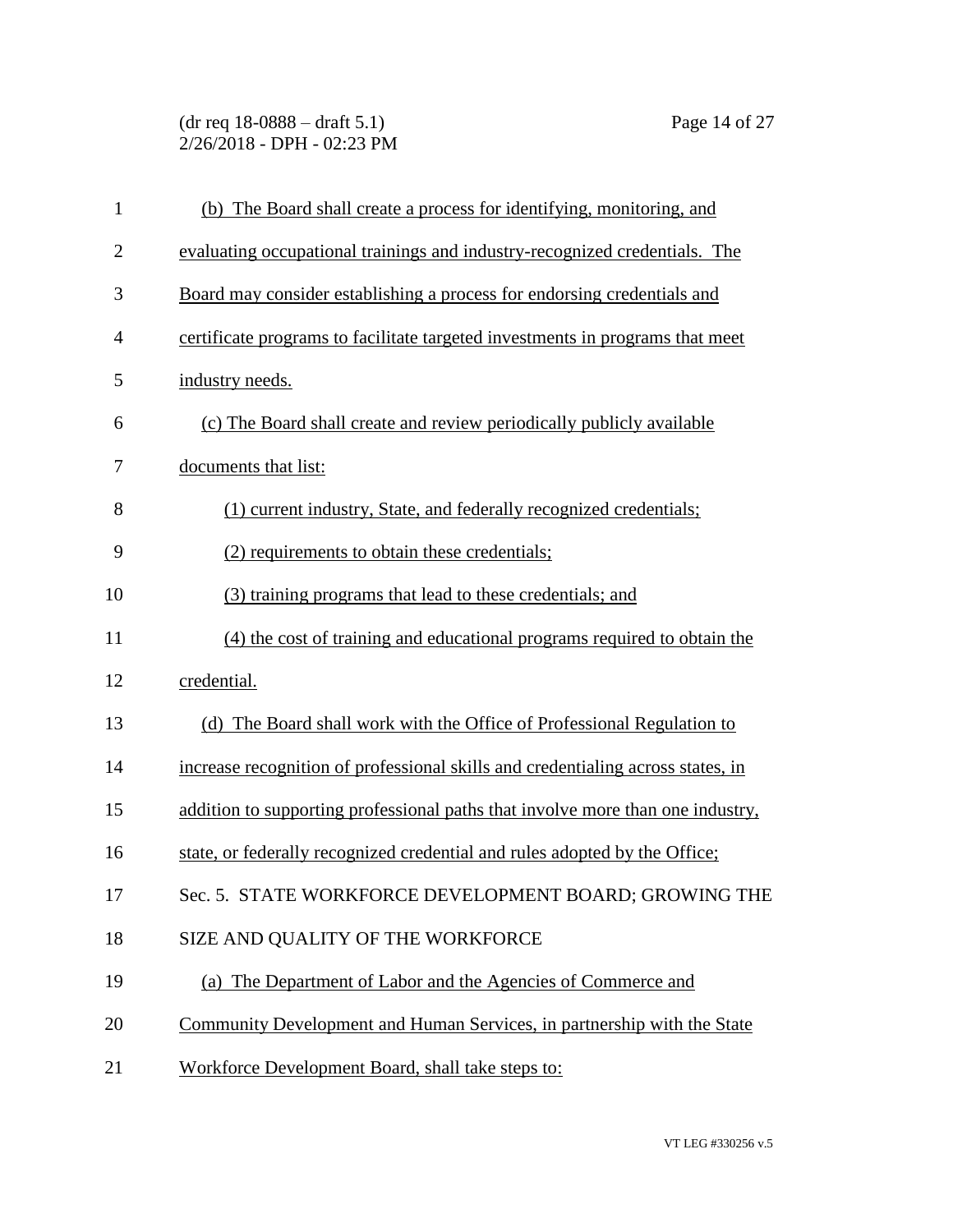(dr req 18-0888 – draft 5.1) Page 15 of 27 2/26/2018 - DPH - 02:23 PM

| $\mathbf{1}$   | (1) increase labor force participation of Vermonters by creating                   |
|----------------|------------------------------------------------------------------------------------|
| $\overline{2}$ | multitiered engagement, training, and support activities that help working age     |
| 3              | Vermonters who are able to participate, or participate to a greater degree, in the |
| $\overline{4}$ | workforce, in consultation with the Agency of Education; and                       |
| 5              | (2) recruit and relocate new workers and employers to Vermont; and                 |
| 6              | (3) assist businesses in locating and retaining qualified workers.                 |
| 7              | (b) To meet these objectives, the Department of Labor and the Agencies of          |
| 8              | Commerce and Community Development and Human Services, in consultation             |
| 9              | with the Agency of Education, shall:                                               |
| 10             | (A) engage regional and statewide stakeholders, including regional                 |
| 11             | CTE centers, regional development corporations, and regional planning              |
| 12             | commissions, to identify needs, strategies, and define success;                    |
| 13             | (B) identify targets and methods of recruitment, relocation, re-                   |
| 14             | training, and retention;                                                           |
| 15             | (C) leverage resources available in current State and federal programs             |
| 16             | to support more workers within and outside of Vermont entering and staying in      |
| 17             | the workforce; and                                                                 |
| 18             | (D) create metrics for tracking the success of outreach efforts and                |
| 19             | economic impact.                                                                   |
| 20             | (c) The Board may examine incentives to encourage participation in the             |
| 21             | labor force by target populations, including unemployment insurance waivers,       |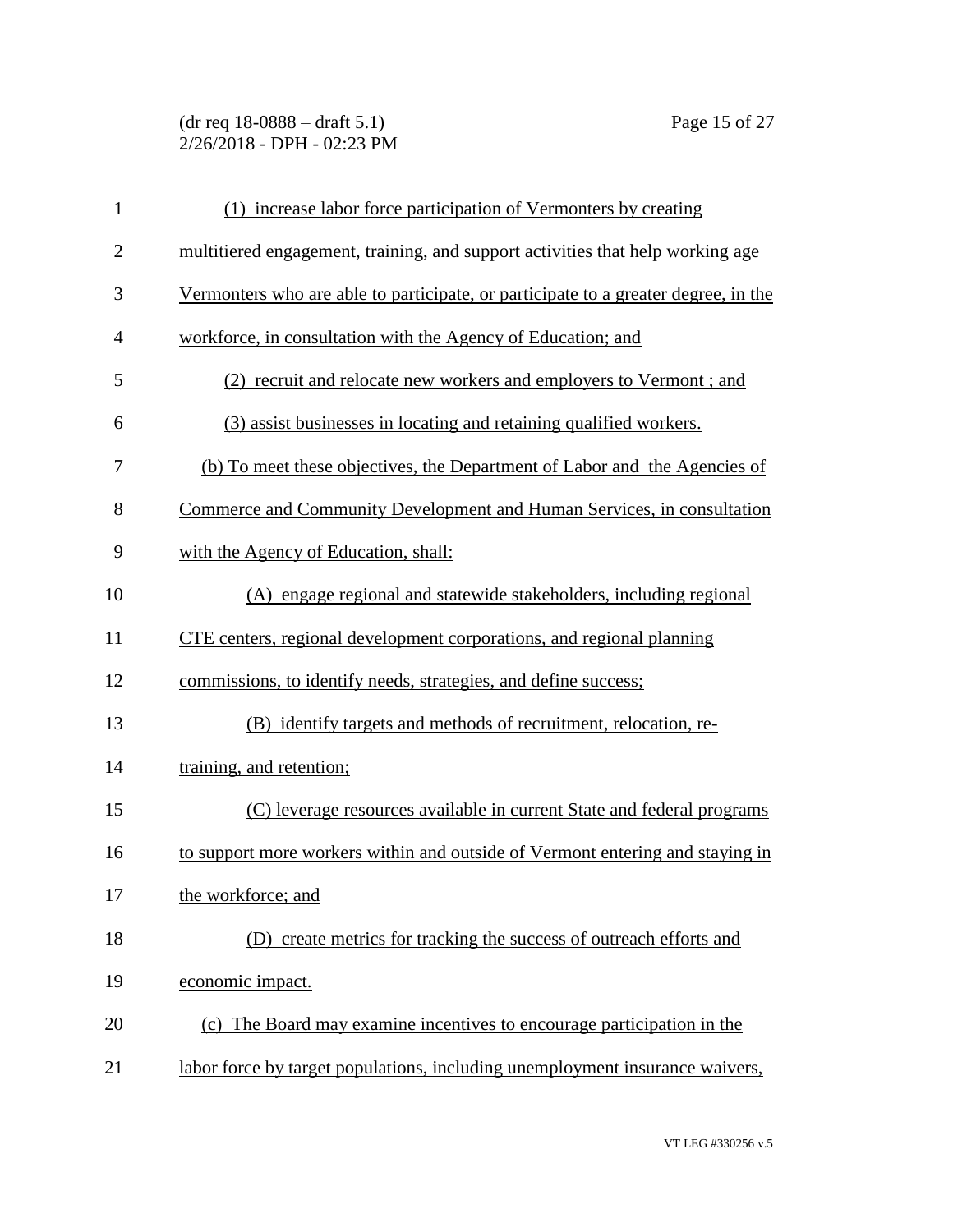(dr req 18-0888 – draft 5.1) Page 16 of 27 2/26/2018 - DPH - 02:23 PM

| $\mathbf{1}$   | income tax reductions, exemption of State tax on Social Security, housing and |
|----------------|-------------------------------------------------------------------------------|
| $\overline{2}$ | transportation vouchers, tuition and training reimbursements, or waivers for  |
| 3              | training. The Board shall notify the House Committee on Commerce and          |
| $\overline{4}$ | Economic Development of any findings or recommendations, as appropriate.      |
| 5              | Sec. 6. VERMONT TALENT PIPELINE MANAGEMENT PROJECT                            |
| 6              | (a) Findings. The General Assembly finds:                                     |
| $\tau$         | (1) The Vermont Talent Pipeline Management Project (VTPM) is an               |
| 8              | employer-oriented strategy that expands the role of employers as end-         |
| 9              | customers of the education and workforce systems. VTPM seeks to improve       |
| 10             | the employability of Vermonters and the alignment of employer needs with      |
| 11             | education and workforce development and training programs.                    |
| 12             | (2) VTPM is a statewide public and private partnership among the              |
| 13             | Agency of Commerce and Community Development, Brattleboro                     |
| 14             | Development Credit Corporation, Franklin/Grand Isle Workforce Investment      |
| 15             | Board, Lake Champlain Regional Chamber of Commerce, and Vermont               |
| 16             | Business Roundtable. It is informed by resource partners including the        |
| 17             | <b>Agency of Education, Greater Burlington Industrial Corporation, State</b>  |
| 18             | Workforce Development Board, Vermont Chamber of Commerce, and the             |
| 19             | Vermont Student Assistance Corporation.                                       |
| 20             | (3) Partners will coordinate the network of training providers to deliver     |
| 21             | industry, State, and federally recognized credentials, job training, and      |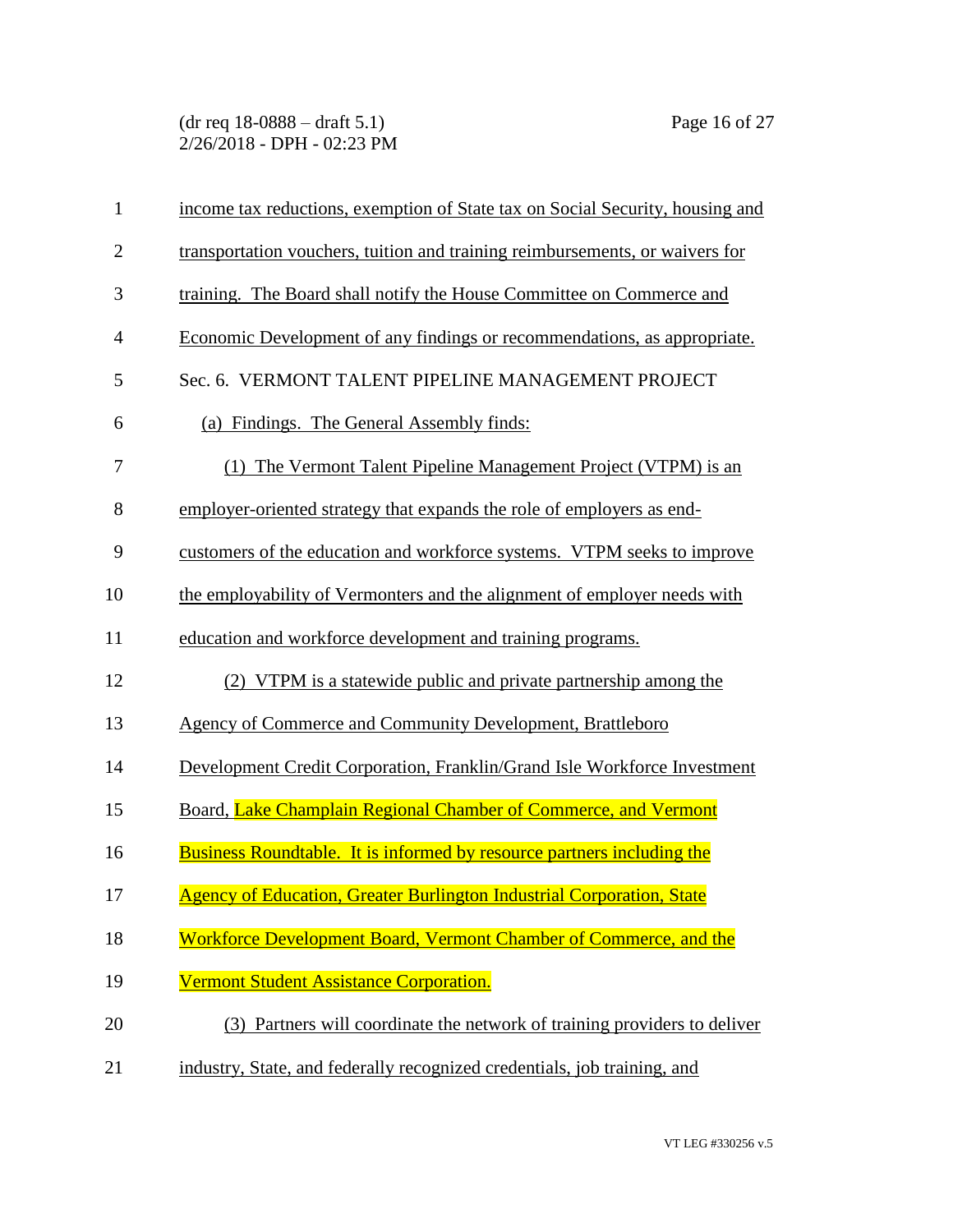(dr req 18-0888 – draft 5.1) Page 17 of 27 2/26/2018 - DPH - 02:23 PM

| $\mathbf{1}$   | workforce education in targeted job areas, sectors, and industries which          |
|----------------|-----------------------------------------------------------------------------------|
| $\overline{2}$ | connect to the skills employers are looking for when filling available positions. |
| 3              | (b) Intent. It is the intent of the General Assembly:                             |
| $\overline{4}$ | (1) to acknowledge the importance of VTPM as a unique, statewide,                 |
| 5              | employer-led model in its start-up phase with pilots in key industries;           |
| 6              | (2) to support development, scale-up, funding, and roll-out of VTPM               |
| 7              | across all economic sectors, sizes of business, and regions of the State by       |
| 8              | training regional partners in local communities statewide; and                    |
| 9              | (3) to encourage the Agency of Education, Department of Labor, the                |
| 10             | State Workforce Development Board, and VTPM to collaborate in identifying         |
| 11             | and developing additional credentialing programs within applicable industries.    |
| 12             | Sec. 7. RESULTS BASED MONITORING                                                  |
| 13             | (a) The Department of Labor, with the assistance of the Government                |
| 14             | Accountability Committee and the State Workforce Development Board, shall         |
| 15             | develop a framework to evaluate workforce education, training, and support        |
| 16             | programs and services. The framework shall be applied to the State's              |
| 17             | workforce system inventory and shall distinguish programs and services based      |
| 18             | on method of delivery, customer, program administrator, goal, or other            |
| 19             | appropriate category. The framework shall:                                        |
| 20             | (1) create population level indicators based on desired outcomes for the          |
| 21             | workforce development delivery system;                                            |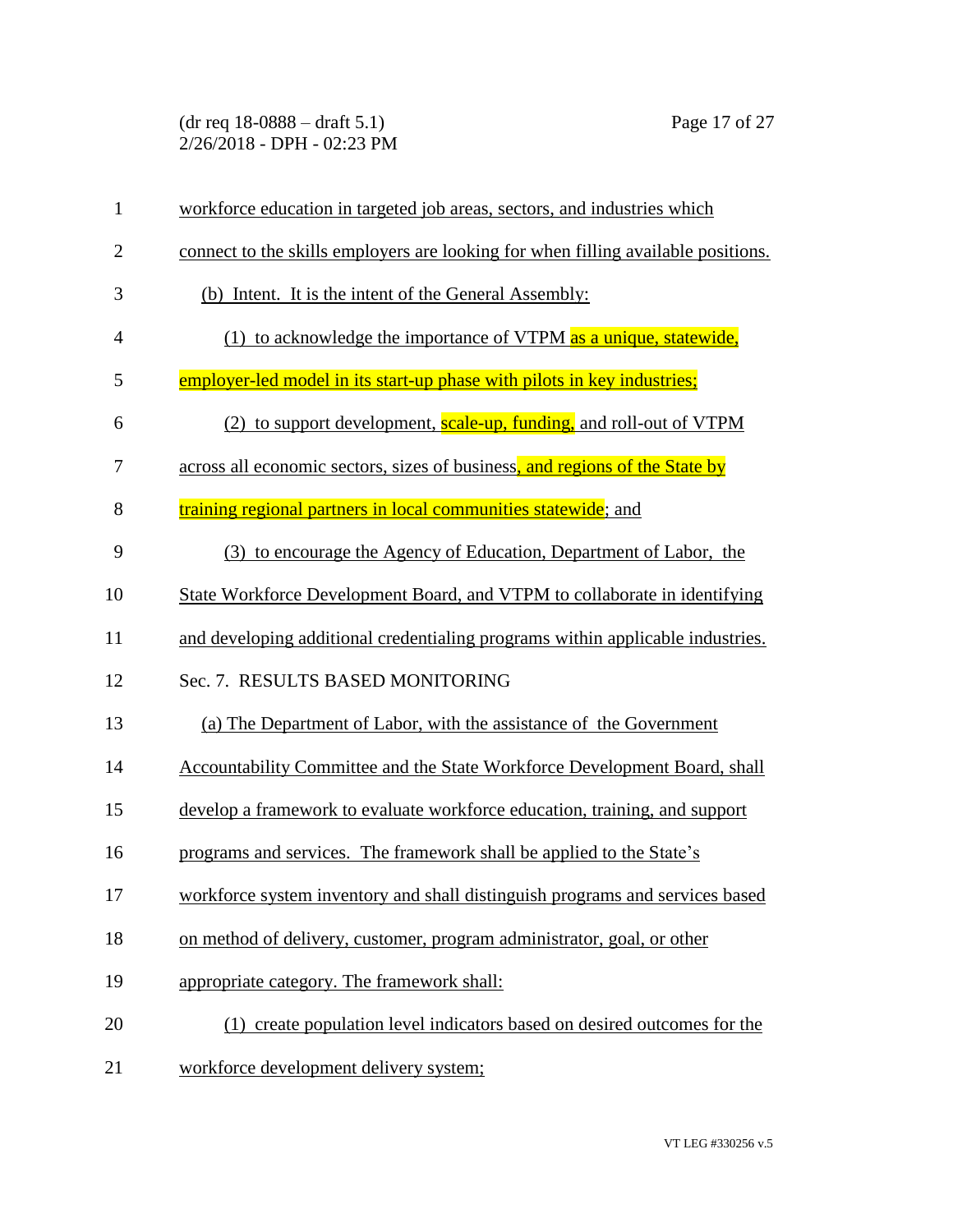(dr req 18-0888 – draft 5.1) Page 18 of 27 2/26/2018 - DPH - 02:23 PM

| $\mathbf{1}$   | (2) along with social network mapping work that the Board may pursue,            |
|----------------|----------------------------------------------------------------------------------|
| $\overline{2}$ | support program and service alignment of State-grant-funded projects with the    |
| 3              | State Workforce Innovation and Opportunity Act Plan                              |
| $\overline{4}$ | (3) align with the Board's vision;                                               |
| 5              | (4) note performance measures that already exist in the workforce                |
| 6              | system and identify where State-specific measures would help monitor progress    |
| 7              | in achieving the State's goals; and                                              |
| 8              | (5) identify gaps in service delivery and areas of duplication in services.      |
| 9              | (b) The State Workforce Development Board shall consider whether the             |
| 10             | information and data currently collected and reported throughout the workforce   |
| 11             | development system is useful and shall identify what information and data are    |
| 12             | not available or readily accessible. The Board shall make its findings available |
| 13             | and recommend a process to improve the collection and reporting of data.         |
| 14             | (c) The State Workforce Development Board may create a process and a             |
| 15             | timeline to collect program level data for the purposes of updating the State's  |
| 16             | workforce system inventory.                                                      |
| 17             | (d) The State Workforce Development Board may develop tools for                  |
| 18             | program and service delivery providers that support continuous improvement       |
| 19             | using data-driven decision making, common information-sharing systems, and       |
| 20             | a customer-focused service delivery system.                                      |
| 21             | Sec. 8. 10 V.S.A. chapter 22A is amended to read:                                |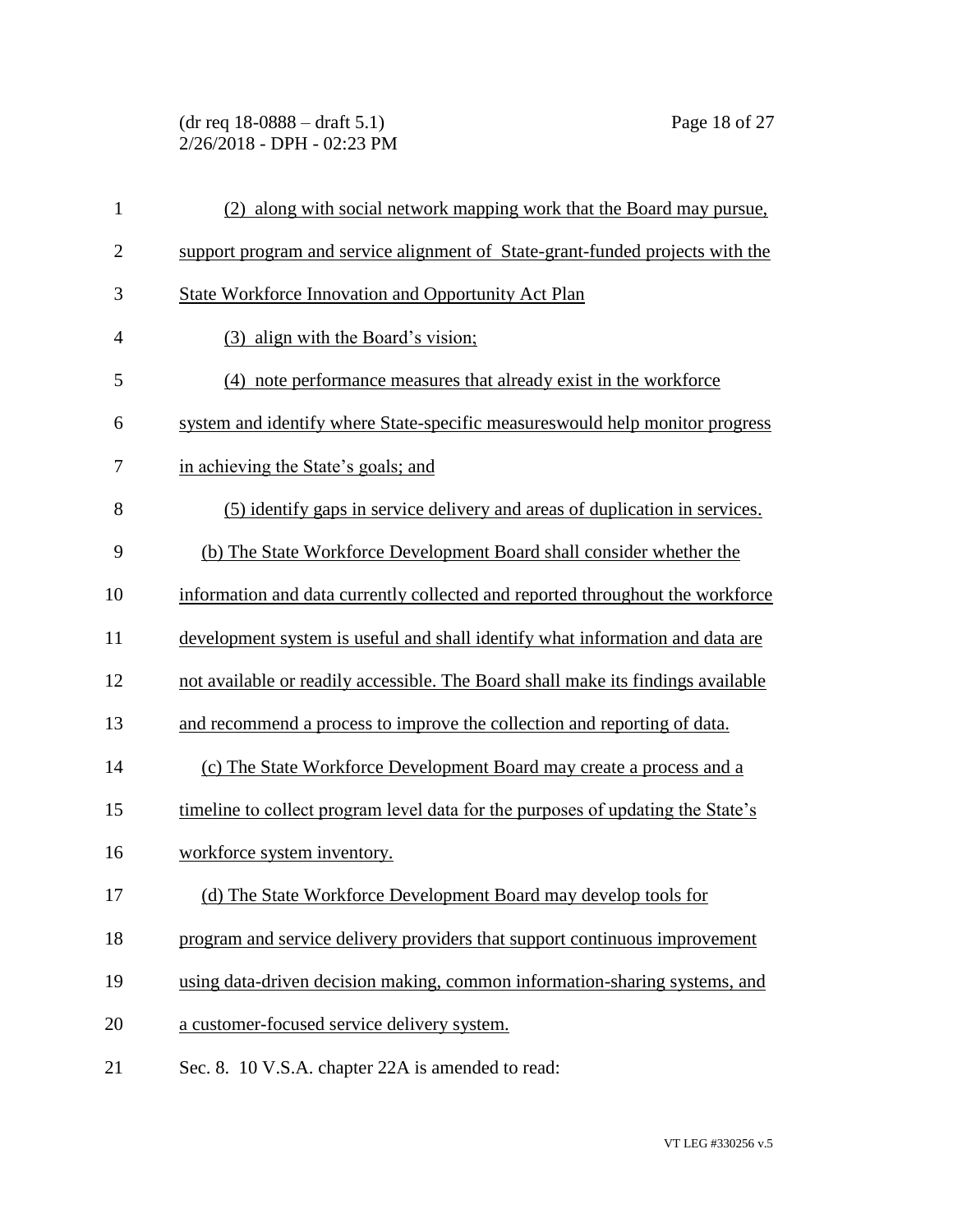(dr req 18-0888 – draft 5.1) Page 19 of 27 2/26/2018 - DPH - 02:23 PM

| $\mathbf{1}$   | CHAPTER 22A. WORKFORCE EDUCATION AND TRAINING                                  |
|----------------|--------------------------------------------------------------------------------|
| $\overline{2}$ | § 540. WORKFORCE EDUCATION AND TRAINING LEADER                                 |
| 3              | The Commissioner of Labor shall be the leader of workforce education and       |
| 4              | training in the State, and shall have the authority and responsibility for the |
| 5              | coordination of workforce education and training within State government,      |
| 6              | including the following duties:                                                |
| 7              | (1) Perform the following duties in consultation with the State                |
| 8              | Workforce Development Board:                                                   |
| 9              | * * *                                                                          |
| 10             | (G) design and implement criteria and performance measures for                 |
| 11             | workforce education and training activities; and                               |
| 12             | (H) establish goals for the integrated workforce education and                 |
| 13             | training system; and                                                           |
| 14             | (I) with the assistance of the Secretaries of Education, of Human              |
| 15             | Services, of Commerce and Community Development, Agriculture, and of           |
| 16             | Transportation and of the Commissioner of Public Safety, develop and           |
| 17             | implement a coordinated system to recruit, relocate, and train workers to      |
| 18             | ensure the labor force needs of Vermont's businesses are met.                  |
| 19             | * * *                                                                          |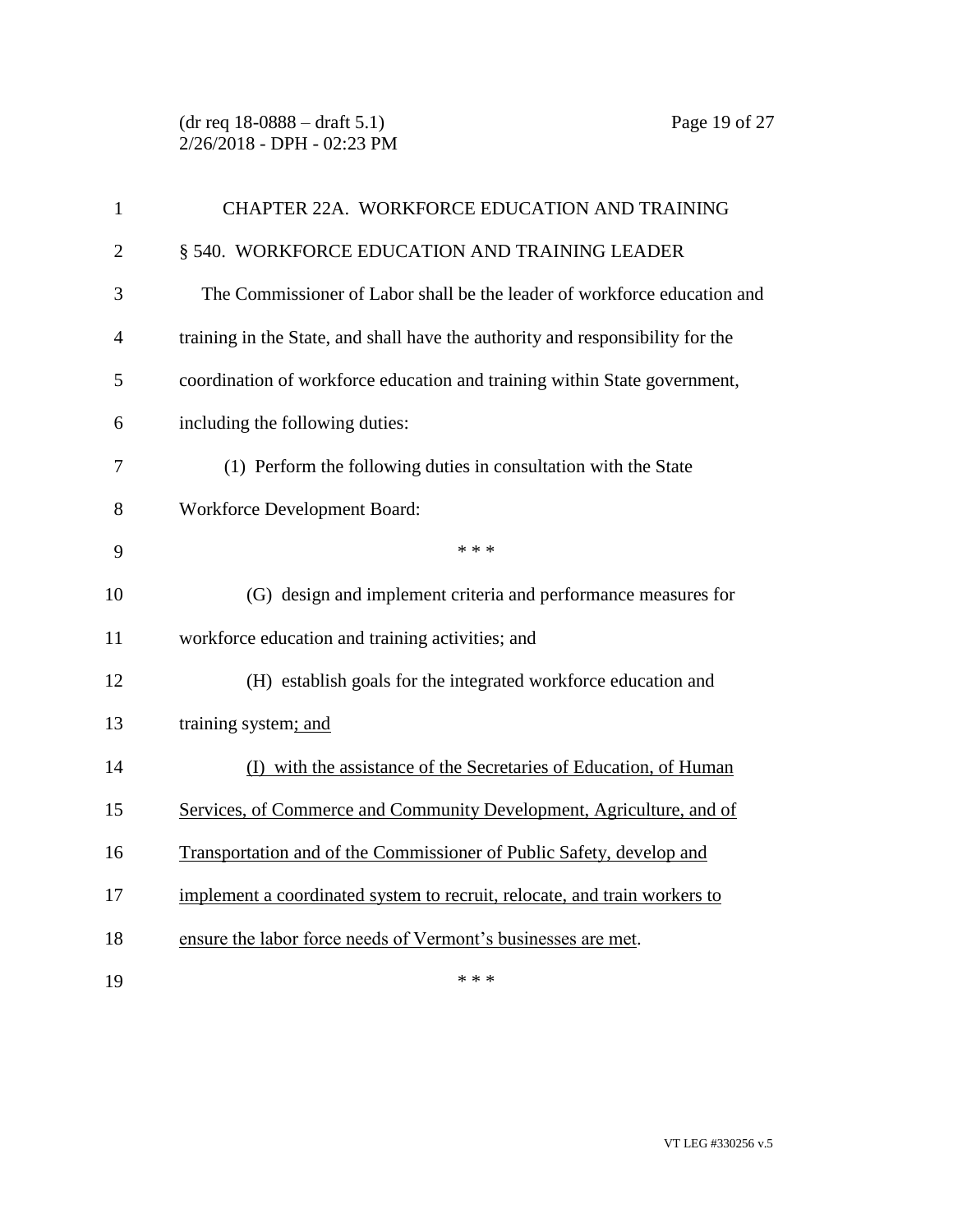(dr req 18-0888 – draft 5.1) Page 20 of 27 2/26/2018 - DPH - 02:23 PM

| $\mathbf{1}$   | (8) Coordinate intentional outreach and connections between students          |
|----------------|-------------------------------------------------------------------------------|
| $\overline{c}$ | graduating from Vermont's colleges and universities and employment            |
| 3              | opportunities in Vermont.                                                     |
| $\overline{4}$ | * * *                                                                         |
| 5              | § 541a. STATE WORKFORCE DEVELOPMENT BOARD                                     |
| 6              | (a) Board established; duties. Pursuant to the requirements of 29 U.S.C.      |
| 7              | § 3111, the Governor shall establish a State Workforce Development Board to   |
| 8              | assist the Governor in the execution of his or her duties under the Workforce |
| 9              | Innovation and Opportunity Act of 2014 and to assist the Commissioner of      |
| 10             | Labor as specified in section 540 of this title.                              |
| 11             | (b) Additional duties; planning; process.                                     |
| 12             | $(1)$ In order to inform its decision-making decision making and to           |
| 13             | provide effective assistance under subsection (a) of this section, the Board  |
| 14             | shall:                                                                        |
| 15             | $(1)$ (A) conduct an ongoing public engagement process throughout the         |
| 16             | State that brings together employers and potential employees, including       |
| 17             | students, the unemployed, and incumbent employees seeking further training,   |
| 18             | to provide feedback and information concerning their workforce education and  |
| 19             | training needs; and                                                           |
| 20             | $(2)(B)$ maintain familiarity and promote alignment with the federal          |
| 21             | State and regional Comprehensive Economic Development Strategy (CEDS)         |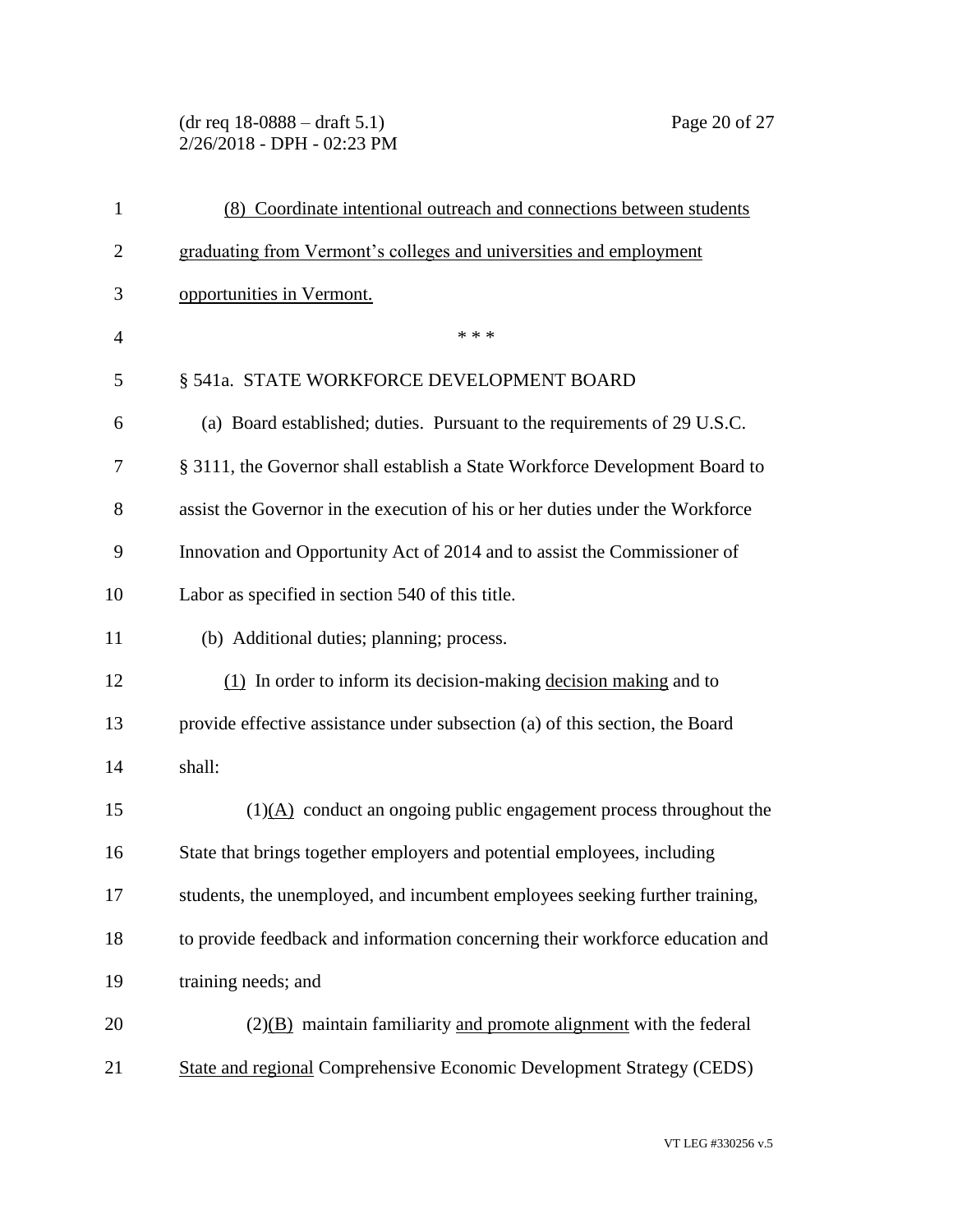(dr req 18-0888 – draft 5.1) Page 21 of 27 2/26/2018 - DPH - 02:23 PM

| $\mathbf{1}$   | and other economic development planning processes, and coordinate                |
|----------------|----------------------------------------------------------------------------------|
| $\overline{2}$ | workforce and education activities in the State, including the development and   |
| 3              | implementation of the State plan required under the Workforce Innovation and     |
| $\overline{4}$ | Opportunity Act of 2014, with economic development planning processes            |
| 5              | occurring in the State, as appropriate.                                          |
| 6              | (2) In order to ensure that State-funded and federally funded workforce          |
| 7              | development and training efforts are of the highest quality and aligned with the |
| 8              | State's workforce and economic goals, the Board shall regularly:                 |
| 9              | (A) Review and approve State-endorsed Career Pathways that reflect               |
| 10             | a shared vision across multiple sectors and agencies for improving               |
| 11             | employment outcomes, meeting employers' and workers' needs, and best             |
| 12             | leveraging available State and federal funding.                                  |
| 13             | Career Pathways shall encompass educational and training<br>(i)                  |
| 14             | experiences from middle school to the postsecondary years, and may focus on      |
| 15             | particular target populations or industry sectors.                               |
| 16             | (ii) Career Pathways shall include or culminate in degrees,                      |
| 17             | certificates, and other relevant credentials approved by the Board.              |
| 18             | (B) Publicize the State-endorsed Career Pathways, including on                   |
| 19             | websites managed by the Agency of Education, Department of Labor, and            |
| 20             | Department of Economic Development.                                              |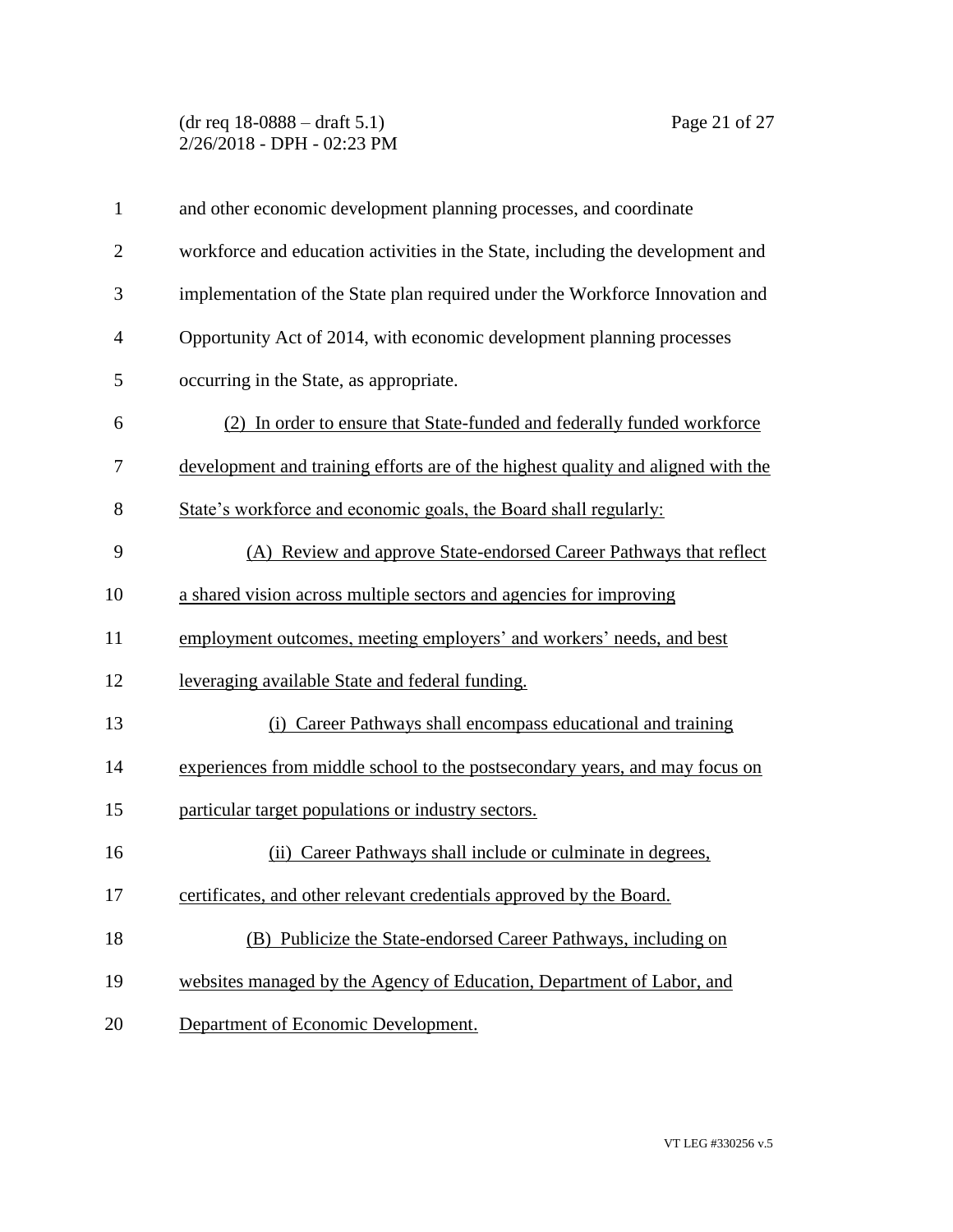(dr req 18-0888 – draft 5.1) Page 22 of 27 2/26/2018 - DPH - 02:23 PM

| $\mathbf{1}$   | (3)(A) The Board shall have the authority to approve State-endorsed and       |
|----------------|-------------------------------------------------------------------------------|
| $\overline{2}$ | industry-recognized credentials and certificates, excluding high school       |
| 3              | diplomas and postsecondary academic degrees, that are aligned with the Career |
| 4              | Pathways.                                                                     |
| 5              | (B) The Board shall design a review process that ensures:                     |
| 6              | (i) business and industry are participants are engaged early in the           |
| 7              | process;                                                                      |
| 8              | (ii) the credential review process involves a concerted, cross-               |
| 9              | institution effort;                                                           |
| 10             | (iii) credentials are differentiated based on rigor and industry              |
| 11             | demand; and                                                                   |
| 12             | (iv) systems are designed to be adaptive.                                     |
| 13             | (C) The Board shall ensure that a review and oversight process is in          |
| 14             | place on or before July 1, 2019.                                              |
| 15             | * * *                                                                         |
| 16             | § 543. WORKFORCE EDUCATION AND TRAINING FUND; GRANT                           |
| 17             | <b>PROGRAMS</b>                                                               |
| 18             | (a) Creation. There is created the Workforce Education and Training Fund      |
| 19             | in the Department of Labor to be managed in accordance with 32 V.S.A.         |
| 20             | chapter 7, subchapter 5.                                                      |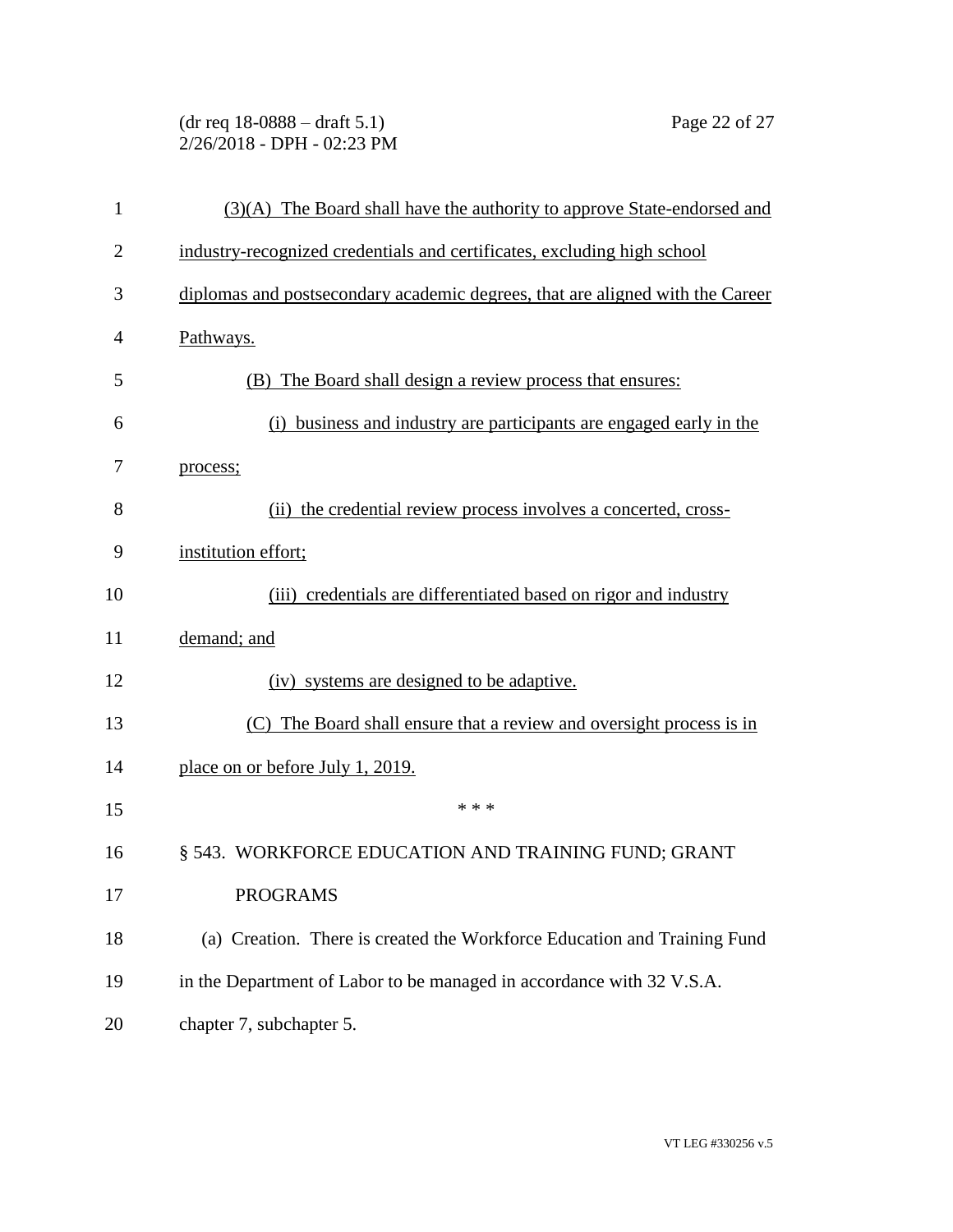## (dr req 18-0888 – draft 5.1) Page 23 of 27 2/26/2018 - DPH - 02:23 PM

| $\mathbf{1}$   | (b) Purposes. The Department shall use the Fund for the following           |
|----------------|-----------------------------------------------------------------------------|
| $\overline{2}$ | purposes:                                                                   |
| 3              | (1) training for Vermont workers, including those who are unemployed,       |
| 4              | underemployed, or in transition from one job or career to another;          |
| 5              | (2) internships to provide students with work-based learning                |
| 6              | opportunities with Vermont employers;                                       |
| 7              | (3) apprenticeship, preapprenticeship, and industry-recognized              |
| 8              | credential training; and                                                    |
| 9              | (4) assisting small businesses in locating, hiring, and retaining workers;  |
| 10             | and                                                                         |
| 11             | (5) other workforce development initiatives related to current and future   |
| 12             | job opportunities in Vermont as determined by the Commissioner of Labor.    |
| 13             | * * *                                                                       |
| 14             | (f) Awards. The Commissioner of Labor, in consultation with the Chair of    |
| 15             | the State Workforce Development Board, shall develop award criteria and may |
| 16             | grant awards to the following:                                              |
| 17             | $* * *$                                                                     |
| 18             | (2) Vermont Strong Internship and Returnship Program. Funding for           |
| 19             | eligible internship programs and activities under the Vermont Strong        |
| 20             | Internship and Returnship Program established in section 544 of this title. |
| 21             | * * *                                                                       |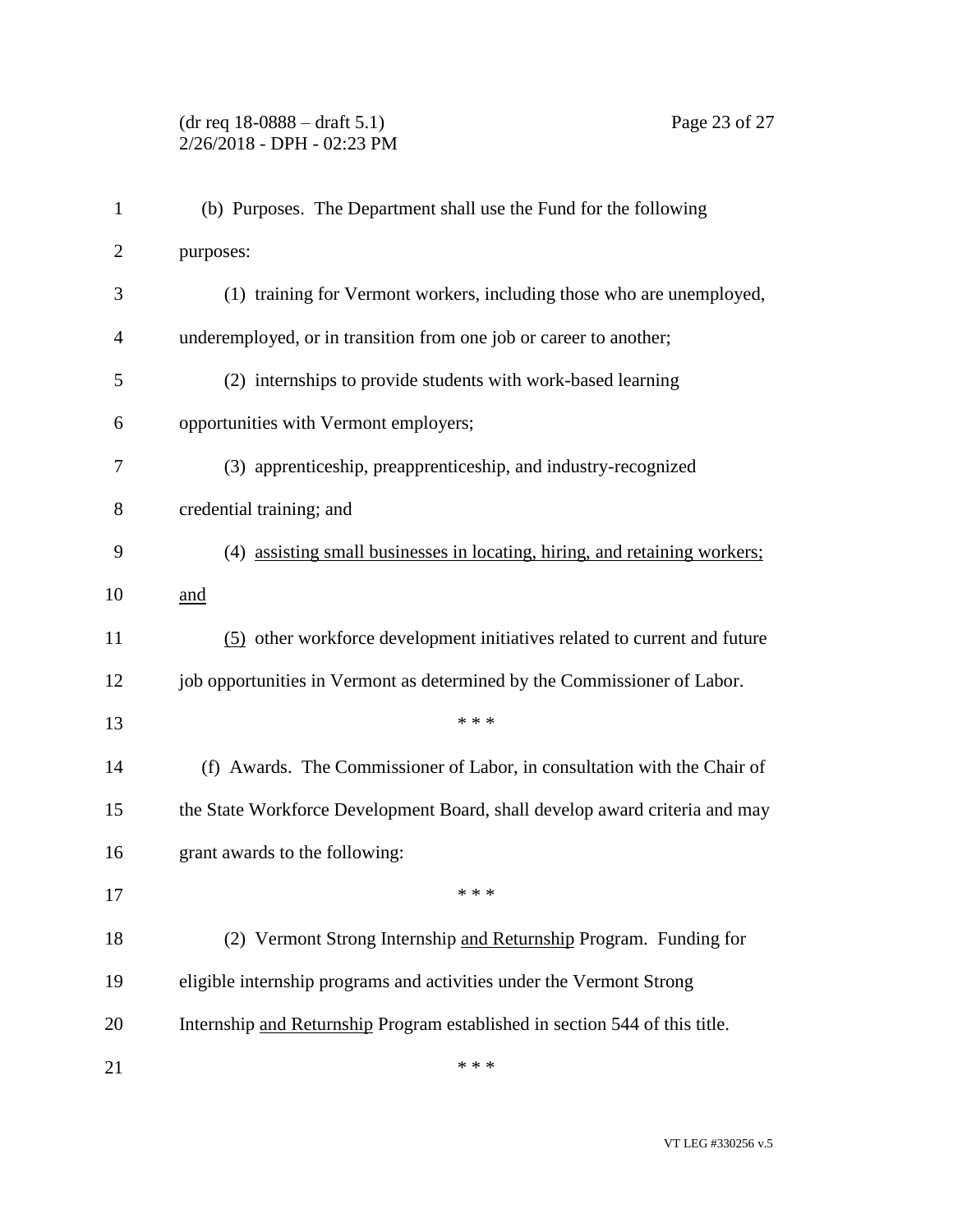## (dr req 18-0888 – draft 5.1) Page 24 of 27 2/26/2018 - DPH - 02:23 PM

| $\mathbf{1}$   | (g) Career pathways. Programs that are funded under this section resulting          |
|----------------|-------------------------------------------------------------------------------------|
| $\overline{2}$ | in a credit, certificate, or a credential shall demonstrate alignment with a career |
| 3              | pathway.                                                                            |
| $\overline{4}$ | (h) Expanding offerings. A regional Career and Technical Education                  |
| 5              | Center that develops an adult technical education program of study using            |
| 6              | funding under this section shall:                                                   |
| 7              | (1) make the program materials available to other regional Career and               |
| 8              | Technical Education Centers and adult technical education programs;                 |
| 9              | (2) to the extent possible, align the program with subsequent programs              |
| 10             | offered through the Vermont State College System, the University of Vermont         |
| 11             | and State Agricultural College, or an accredited independent college located in     |
| 12             | Vermont; and                                                                        |
| 13             | (3) respond to a current or projected occupational demand.                          |
| 14             | * * *                                                                               |
| 15             | § 545. VERMONT RETURNSHIP PROGRAM                                                   |
| 16             | (a) As used in this section "returnship" means an on-the-job learning               |
| 17             | experience working with an employer where an individual may, but does not           |
| 18             | necessarily, receive academic credit, financial remuneration, a stipend, or any     |
| 19             | combination of these.                                                               |
| 20             | (b)(1) The Department of Labor shall develop and implement a statewide              |
| 21             | Vermont Strong Returnship Program for individuals who are returning to the          |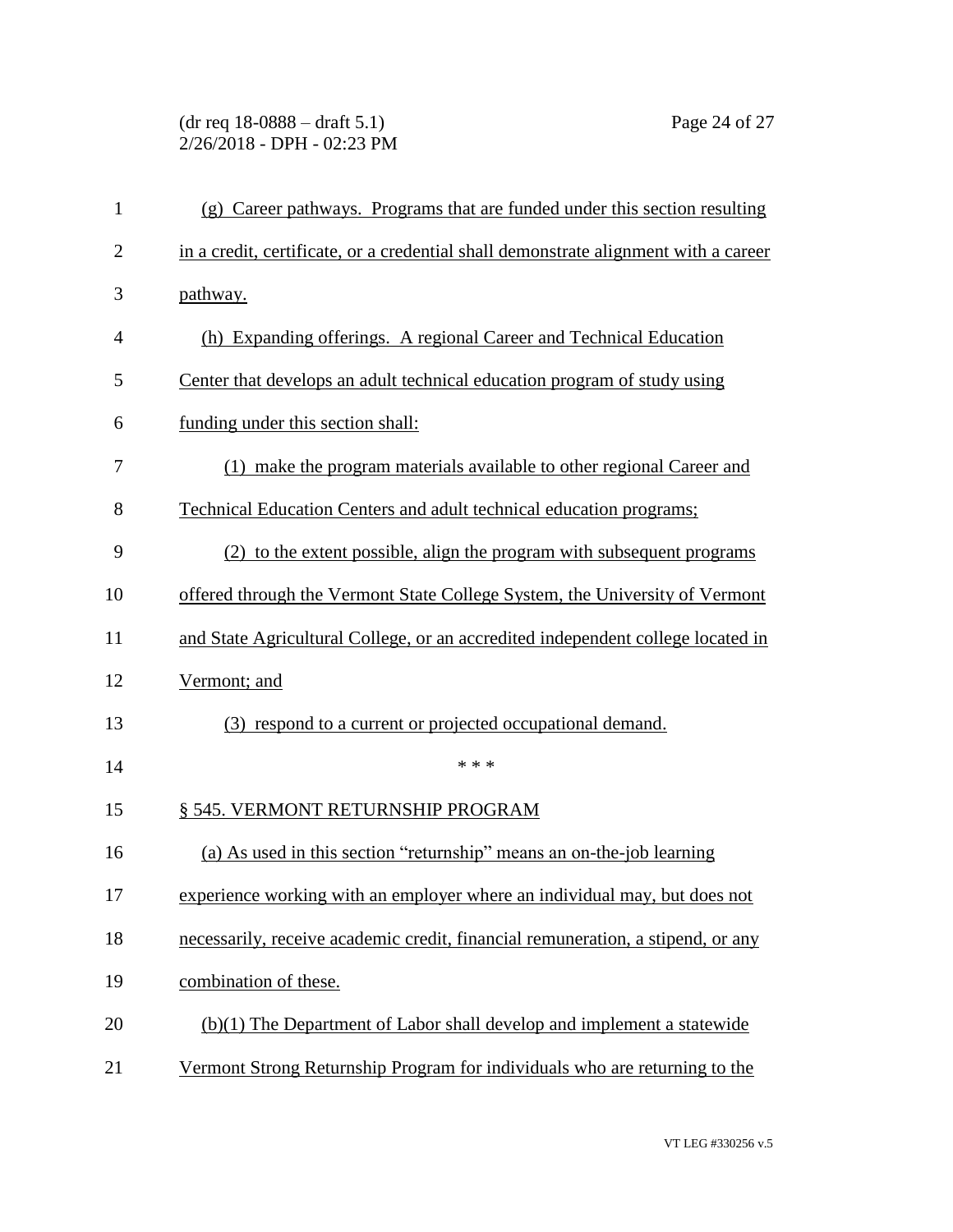(dr req 18-0888 – draft 5.1) Page 25 of 27 2/26/2018 - DPH - 02:23 PM

| $\mathbf{1}$   | workforce after an extended absence or are seeking a limited duration on-the-    |
|----------------|----------------------------------------------------------------------------------|
| $\overline{2}$ | job work experience in a different occupation or occupational setting.           |
| 3              | (2) The Department of Labor shall coordinate and provide funding to              |
| $\overline{4}$ | public and private entities for returnship programs and opportunities that match |
| 5              | experienced workers with Vermont employers.                                      |
| 6              | (3) Funding awarded through the Vermont Returnship Program may be                |
| 7              | used to build and administer coordinated and cohesive programs and to provide    |
| 8              | participants with a stipend during the returnship, based on need. Funds may be   |
| 9              | made only to programs or projects that:                                          |
| 10             | (A) do not replace or supplant existing positions;                               |
| 11             | (B) expose individuals to real and meaningful workplace experiences;             |
| 12             | (C) provide a process that measures progress toward mastery of skills,           |
| 13             | behavior, and other factors that indicate a likelihood of success in the         |
| 14             | workplace;                                                                       |
| 15             | (D) are designed to motivate and educate participants through work-              |
| 16             | based learning opportunities with Vermont employers; or                          |
| 17             | (E) offer participants a continuum of learning, experience, and                  |
| 18             | relationships with employers that will make it financially possible and          |
| 19             | attractive for individuals to continue to work and live in Vermont.              |
| 20             | (c) The Department of Labor shall:                                               |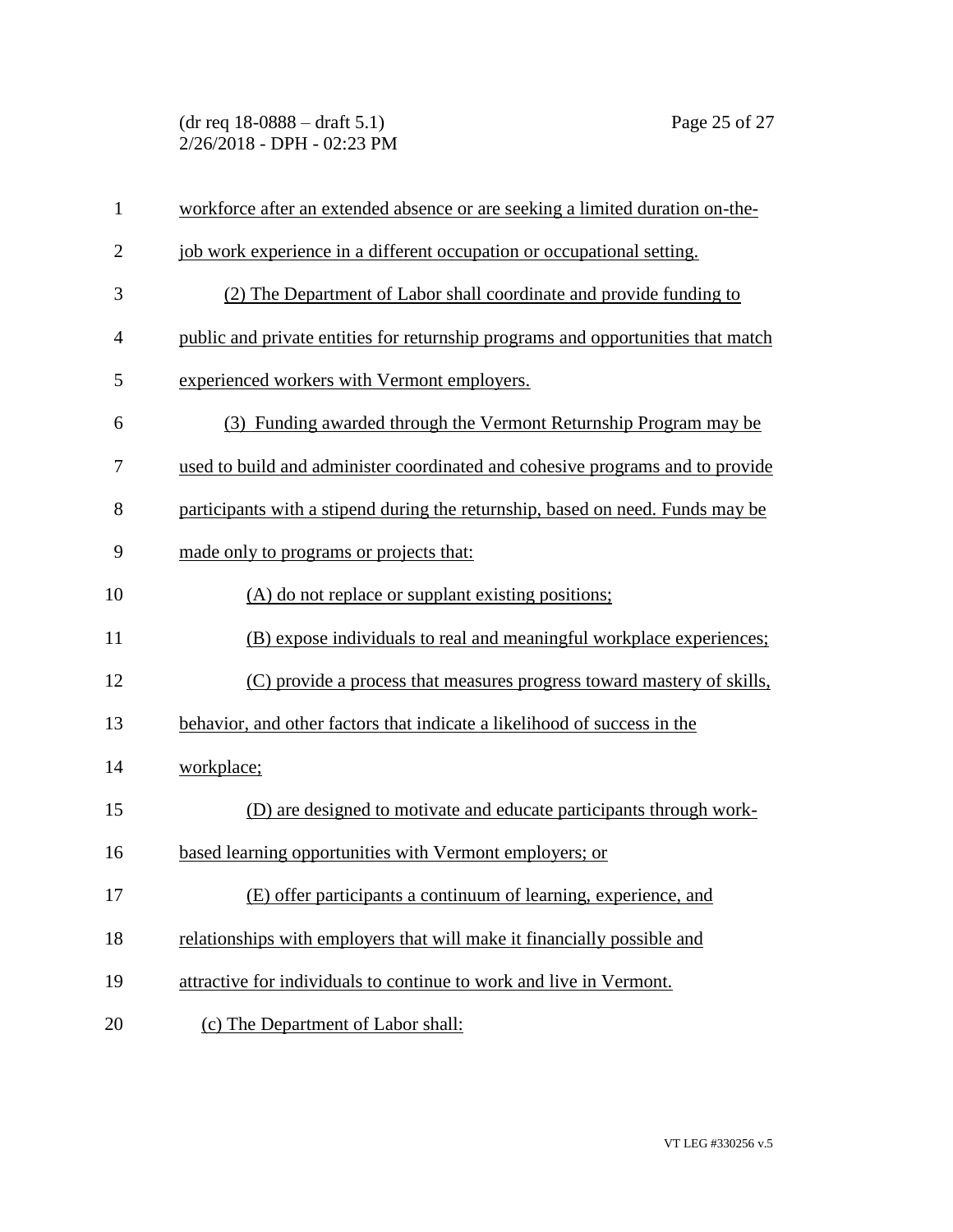(dr req 18-0888 – draft 5.1) Page 26 of 27 2/26/2018 - DPH - 02:23 PM

| $\mathbf{1}$ | (1) identify new and existing funding sources that may be allocated to       |
|--------------|------------------------------------------------------------------------------|
| $\mathbf{2}$ | the Vermont Returnship Program;                                              |
| 3            | (2) collect data and establish program goals and performance measures        |
| 4            | that demonstrate program results for returnship programs funded through the  |
| 5            | Vermont Returnship Program;                                                  |
| 6            | (3) engage appropriate agencies and departments of the State in the          |
| 7            | Returnship Program to expand returnship opportunities with State government  |
| 8            | and with entities awarded State contracts; and                               |
| 9            | (4) work with other public and private entities to develop and enhance       |
| 10           | returnship programs, opportunities, and activities throughout the State.     |
| 11           | Sec. 9. APPROPRIATIONS                                                       |
| 12           | (a) In fiscal year 2019 the amount of \$150,000.00 is appropriated from the  |
| 13           | General Fund to the Department of Labor as administrative agent of the State |
| 14           | Workforce Development Board to implement the provisions of this act.         |
| 15           | (b) In fiscal year 2019 the amount of $$100,000.00$ is appropriated from the |
| 16           | General Fund to the Department of Labor to implement the Vermont Strong      |
| 17           | Returnship Program created in 10 V.S.A. § 545.                               |
| 18           | (c) In fiscal year 2019 the amount of $$100,000.00$ is appropriated from the |
| 19           | General Fund to the Department of Labor to implement the Vermont College     |
| 20           | Graduate Placement and Small Business Recruitment Initiative to provide      |